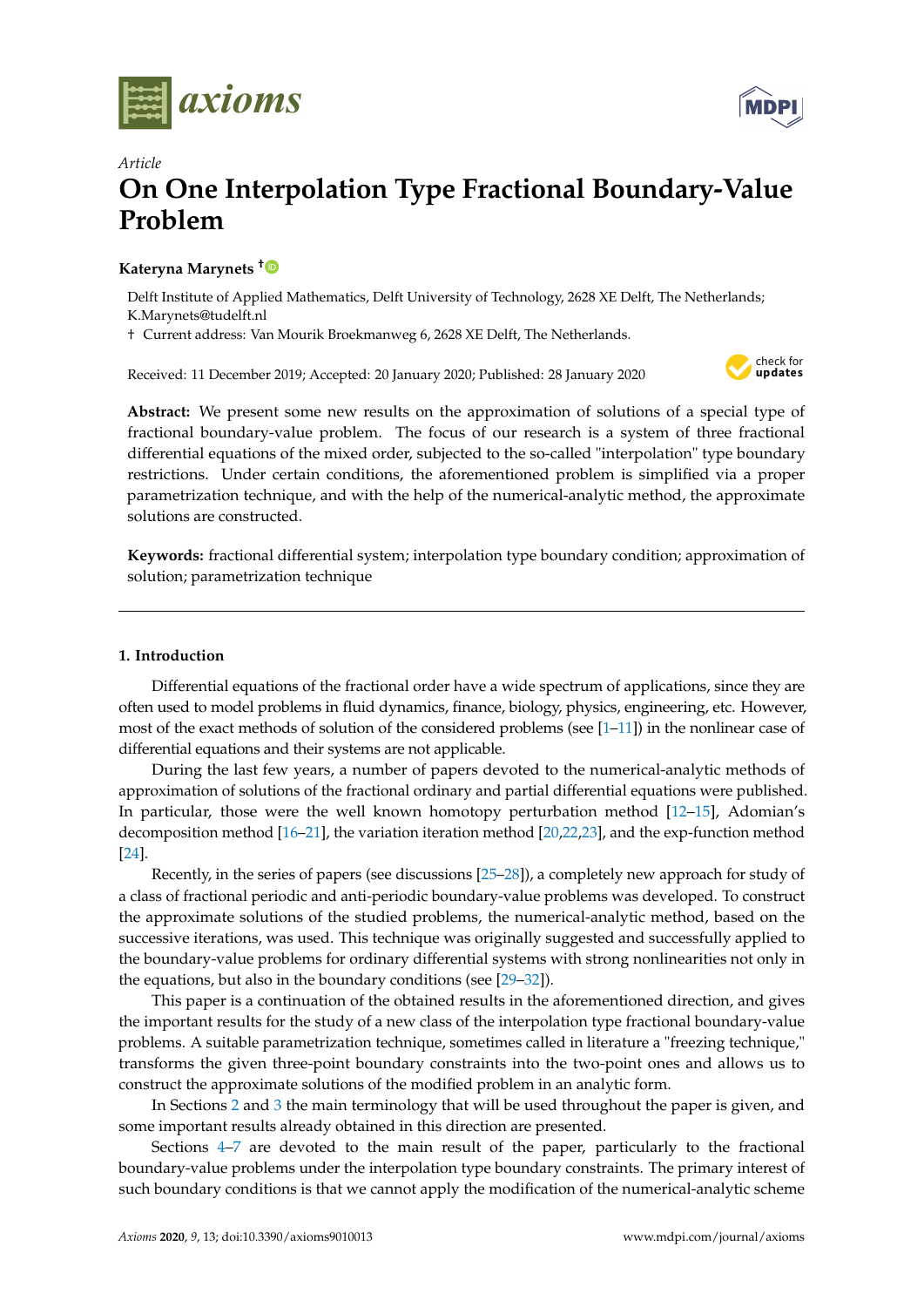(see Section [3\)](#page-2-0) straightforwardly. Therefore, we need to use a special "freezing," or parametrization technique to cope with these kinds of issues. Moreover, we reduce the order of the boundary conditions (from the initially three-point restrictions to the two-point ones) that plays an important role in the computational process. As a result: these techniques might be further studied in the more complicated cases of boundary conditions (e.g., two- and multipoint nonlinear boundary constraints), widely appearing in the mathematical models of applied sciences.

## <span id="page-1-0"></span>**2. Main Notations and Supplementary Statements**

Let *J* = [*a*, *b*] (−∞ < *a* < *b* < ∞) be a final interval of ℝ.

**Definition 1.** *Function* Γ(*z*)*, defined by the integral*

$$
\Gamma(z) = \int_0^\infty e^{-t} t^{z-1} dt,
$$

*which converges in the right half of the complex plane*  $Re(z) > 0$ *, is called the Gamma function.* 

**Definition 2.** [\[8\]](#page-19-10) The left and right **Riemann–Liouville fractional integrals** of order  $\alpha \in \mathbb{R}^+$  are defined by

$$
{}_{a}D_{t}^{-\alpha}f(t)=\frac{1}{\Gamma(\alpha)}\int_{a}^{t}(t-s)^{\alpha-1}f(s)ds,\ t>a,\ \alpha>0
$$

*and*

$$
{}_{t}D_{b}^{-\alpha}f(t) = \frac{1}{\Gamma(\alpha)} \int_{t}^{b} (s-t)^{\alpha-1} f(s) ds, \ t < b, \ \alpha > 0
$$

*respectively, provided the right–hand sides are pointwise defined on* [*a*, *b*]*.*

**Definition 3.** [\[8\]](#page-19-10) The left and right **Riemann–Liouville fractional derivatives** of order  $\alpha \in \mathbb{R}_+$  are defined *by*

$$
{}_{a}D_{t}^{\alpha}f(t) = \frac{d^{n}}{dt^{n}} {}_{a}D_{t}^{-(n-\alpha)}f(t) = \frac{1}{\Gamma(n-\alpha)}\frac{d^{n}}{dt^{n}}\int_{a}^{t}(t-s)^{n-\alpha-1}f(s)ds, t > a
$$

*and*

$$
{}_{t}D_{b}^{\alpha}f(t) = (-1)^{n}\frac{d^{n}}{dt^{n}}{}_{t}D_{b}^{-(n-\alpha)}f(t) = \frac{1}{\Gamma(n-\alpha)}(-1)^{n}\frac{d^{n}}{dt^{n}}\int_{t}^{b}(s-t)^{n-\alpha-1}f(s)ds, t < b
$$

*respectively, where*  $n = [\alpha] + 1$ ,  $[\alpha]$  *means the integer part of*  $\alpha$ *.* 

**Definition 4.** [\[8\]](#page-19-10) The left and right **Caputo fractional derivatives** of order  $\alpha \in \mathbb{R}_+$  are defined by

$$
{}_{a}^{C}D_{t}^{\alpha}f(t) = {}_{a}D_{t}^{\alpha}\left[f(t) - \sum_{k=0}^{n-1} \frac{f^{(k)}(a)}{k!}(t-a)^{k}\right]
$$

*and*

$$
{}_{t}^{C}D_{b}^{\alpha}f(t) = {}_{t}D_{b}^{\alpha}\left[f(t) - \sum_{k=0}^{n-1} \frac{f^{(k)}(b)}{k!}(b-t)^{k}\right]
$$

*respectively, where*  $n = [\alpha] + 1$ *, for*  $\alpha \notin \mathbb{N}_0$ *;*  $n = \alpha$  *for*  $\alpha \in \mathbb{N}_0$ *. In particular, when* 0 < *α* < 1*, then*

 $\int_{a}^{C} D_{t}^{\alpha} f(t) = a D_{t}^{\alpha} (f(t) - f(a))$ 

*and*

$$
{}_{t}^{C}D_{b}^{\alpha}f(t) = {}_{t}D_{b}^{\alpha}(f(t) - f(b)).
$$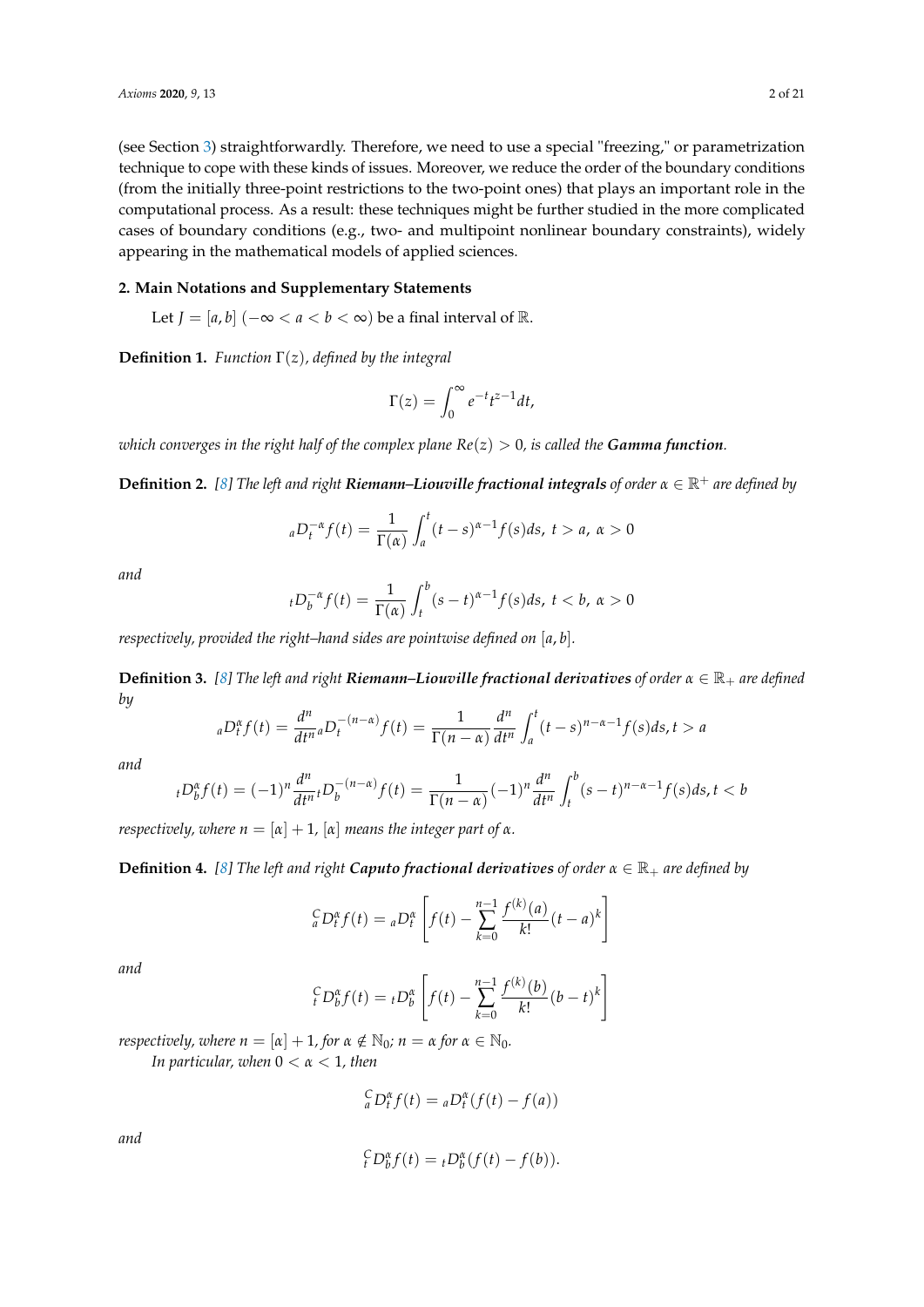*Axioms* **2020**, *9*, 13 3 of 21

Let us also formulate some subsidiary lemmas, first proven by Fečkan, Marynets in [\[25\]](#page-20-0) and reformulated here over an interval [*a*, *b*].

**Lemma 1.** Let  $f(t)$  be a continuous function for  $t \in [a, b]$ . Then, for all  $t \in [a, b]$ , the following estimate is *true:*

$$
\left| \frac{1}{\Gamma(j)} \int_a^t (t-\tau)^{j-1} f(\tau) d\tau - \left( \frac{t-a}{b-a} \right)^j \frac{1}{\Gamma(j)} \int_a^b (b-\tau)^{j-1} f(\tau) d\tau \right|
$$
  

$$
\leq \alpha_1^j(t) \max_{t \in [a,b]} |f(t)|, j \in (0,1],
$$
 (1)

*where*

<span id="page-2-1"></span>
$$
\alpha_1^j(t) = \frac{2(b-t)^j}{\Gamma(j+1)} \left(1 - \frac{b-t}{b-a}\right)^j.
$$
\n(2)

**Lemma 2.** Let  $\{\alpha_m^j(t)\}_{m\in\mathbb{N}}$  be a sequence of continuous functions at the interval  $[a,b]$  given by

$$
\alpha_m^j(t) := \frac{1}{\Gamma(j)} \left[ \int_a^t \left[ (t-\tau)^{j-1} - \left( \frac{t-a}{b-a} \right)^j (b-\tau)^{j-1} \right] \alpha_{m-1}^j(\tau) d\tau \right. \\
\left. + \left( \frac{t-a}{b-a} \right)^j \int_t^b (b-\tau)^{j-1} \alpha_{m-1}(\tau) d\tau \right], \ m \in \mathbb{N}, \ j \in (0,1],
$$
\n(3)

 $\nu$ *where*  $\alpha_0(t) = 1$ *. Note*  $\alpha_1^j$ 1 (*t*) *is defined by formula* [\(2\)](#page-2-1)*. Then, the following estimate holds:*

$$
\alpha_{m+1}^j(t) \le \frac{(b-a)^{mj}}{2^{m(2j-1)}\Gamma^m(j+1)}\alpha_1(t) \le \frac{(b-a)^{(m+1)j}}{2^{(m+1)(2j-1)}\Gamma^{m+1}(j+1)},\tag{4}
$$

*for*  $m \in \mathbb{N}_0$ .

## <span id="page-2-0"></span>**3. Resent Results in the Study of the Periodic and Anti-Periodic Fractional Boundary Value Problems**

Since the approach of the numerical-analytic method [\[32\]](#page-20-3) was appied to the fractional differential systems for the first time in [\[25–](#page-20-0)[28\]](#page-20-1), it is resonable to give an overview of the results that will allow the reader to follow and will open up possible perspectives for future research in this direction.

## <span id="page-2-4"></span>*3.1. Integral Representation of the Solution of the PFBVP*

To give an understanding of the numerical-analytic technique used for approximation of solutions of the fractional periodic and anti-periodic boundary–value problems (BVPs), let us first present the basic ideas of the aforementioned method.

Consider the simplest case of a periodic fractional BVP (PFBVP) (see discussion in [\[25\]](#page-20-0)) of the form:

$$
{}_{0}^{c}D_{t}^{p}x(t) = f(t, x(t)), p \in (0, 1), x, f \in \mathbb{R}^{n},
$$
\n(5)

<span id="page-2-3"></span><span id="page-2-2"></span>
$$
x(0) = x(T), \tag{6}
$$

where  ${}_{0}^{c}D_{t}^{p}$  $t<sub>t</sub><sup>l</sup>$  is the generalized Caputo fractional derivative with the lower limit at 0 (see ([\[11\]](#page-19-1), Definition 1.8; [\[33\]](#page-20-4), Definition 2.3)),  $t \in [0, T]$ ,  $x : [0, T] \rightarrow D$ ,  $f : G \rightarrow \mathbb{R}^n$  are continuous functions,  $G := [0, T] \times D$ , and  $D \subset \mathbb{R}^n$  is a closed and bounded domain.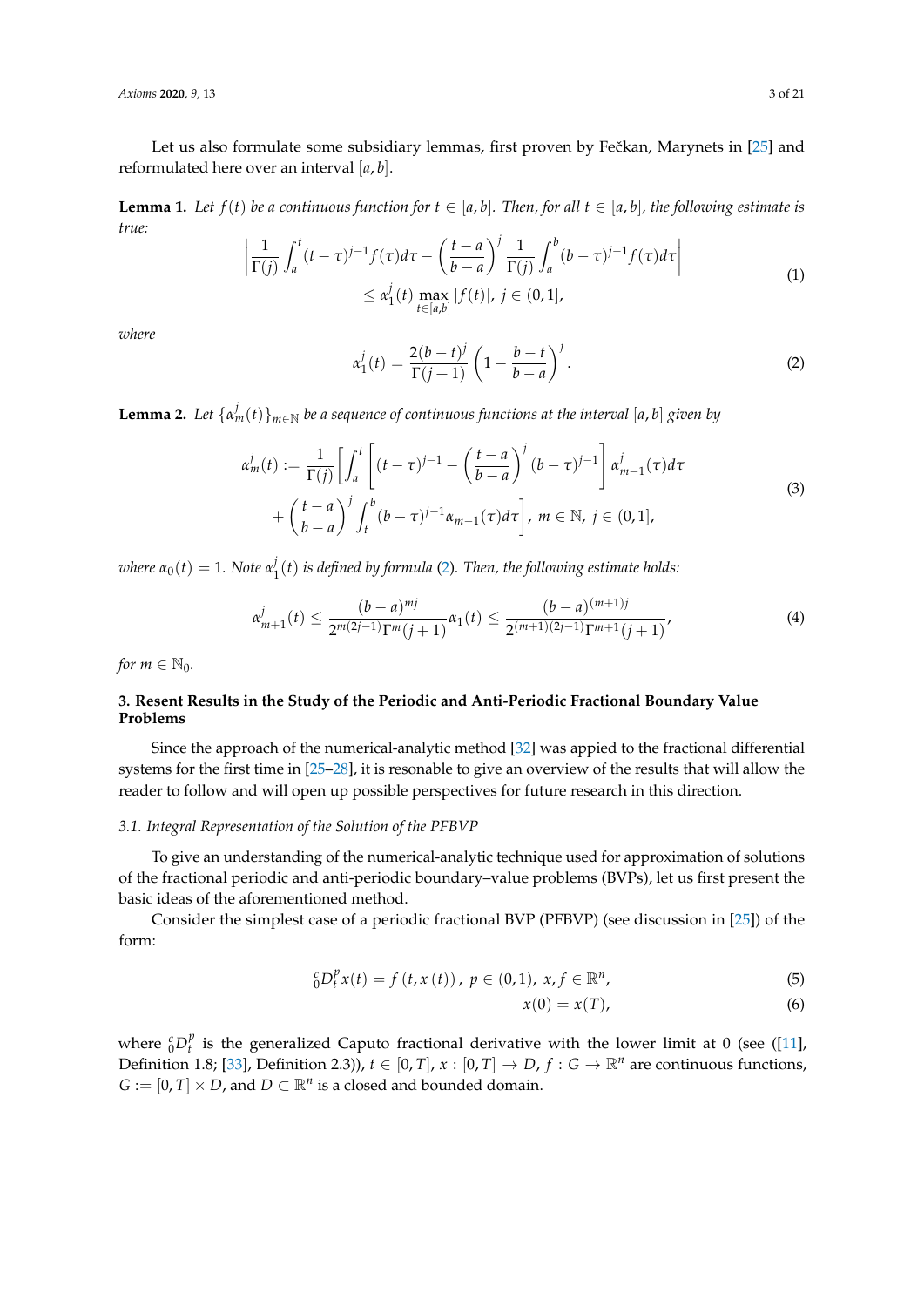Together with the fractional differential system (FDS) [\(5\)](#page-2-2) we consider an initial value problem for a perturbed system of the form:

$$
{}_{0}^{c}D_{t}^{p}x(t) = f(t, x(t)) + \Delta,
$$
\n(7)

<span id="page-3-0"></span>
$$
x(0) = x_0,\tag{8}
$$

where  $\Delta$  is a term to be defined.

**Remark 1.** *Note, that the main advantage of the Caputo's approach is that the initial conditions for fractional differential equations with Caputo derivatives take on the same form as for the integer-order differential equations; i.e., contain the limit values of the integer-order derivatives of unknown functions at the lower limit*  $t = a$  (see [\[8\]](#page-19-10)).

Using an integral representation of the Cauchy problem for the FDS with the initial data [\(8\)](#page-3-0) we get:

<span id="page-3-1"></span>
$$
x(t) := x_0 + \frac{1}{\Gamma(p)} \int_0^t (t - s)^{p-1} f(s, x(s) + \Delta) ds
$$
  
=  $x_0 + \frac{1}{\Gamma(p)} \int_0^t (t - s)^{p-1} f(s, x(s)) ds + \frac{\Delta t^p}{\Gamma(p+1)}$ , (9)

where  $\Gamma(\cdot)$  is the Gamma function.

Substituting in [\(9\)](#page-3-1) values  $t = 0$ ,  $t = T$  and using the periodic boundary condition [\(6\)](#page-2-3), we find an expression for the perturbation term:

<span id="page-3-2"></span>
$$
\Delta := -\frac{p}{T^p} \int_0^T (T - s)^{p-1} f(s, x(s)) ds.
$$
 (10)

Note that in order to apply the numerical-analytic technique for approximation of solutions of the problem [\(5\)](#page-2-2) and [\(6\)](#page-2-3) we need the following hypothesis to be held (see also discussions in [\[29–](#page-20-2)[31\]](#page-20-5)):

**(H1)** Function *f* in the system [\(5\)](#page-2-2) is bounded by a constant vector  $M = col(M_1, M_2, \ldots, M_n) \in \mathbb{R}^n$ and it satisfies the Lipschitz condition with a non-negative real matrix  $K = (k_{ij})_{i,j=1}^n$ ; i.e., the following inequalities

$$
|f(t, x)| \le M,
$$
  

$$
|f(t, u) - f(t, v)| \le K|u - v|
$$

are true for any  $t \in [0, T]$ ,  $x, u, v \in D$ .

**(H2)** The set

$$
D_{\beta} = \{x_0 \in D : \{u \in \mathbb{R}^n : |u - x_0| \le \beta\} \subset D\},\
$$

is non-empty, where  $\beta = \frac{MT^p}{2^{2p-1}\Gamma(p+1)}$ .

**(H3)** The spectral radius  $r(Q)$  of matrix

$$
Q := \frac{KT^p}{2^{2p-1}\Gamma(p+1)}
$$

satisfies the estimate:

$$
r(Q) < 1.
$$

Then, the approximate solution of the PFBVP may be found from the iterative formula:

$$
x_m(t, x_0) := x_0 + \frac{1}{\Gamma(p)} \left[ \int_0^t (t - s)^{p-1} f(s, x_{m-1}(s, x_0)) ds - \left( \frac{t}{T} \right)^p \int_0^T (T - s)^{p-1} f(s, x_{m-1}(s, x_0)) ds \right], \ m \in \mathbb{N},
$$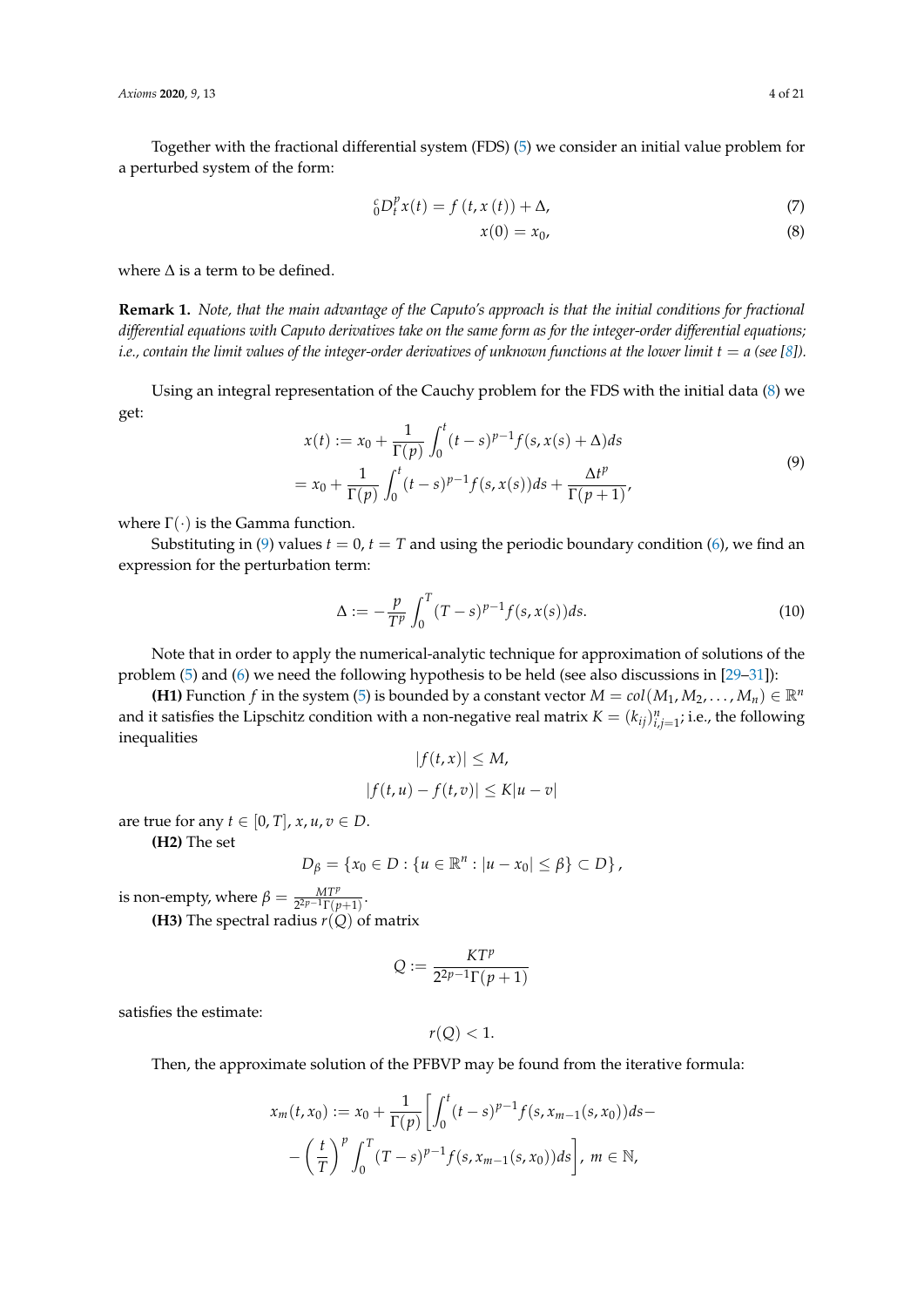where *t*  $\in$  [0, *T*],  $x_0 \in D_\beta$  and  $x_0(t, x_0) = x_0$  is considered as a zero approximation.

Note that the numerical values of the unknown vector  $x_0$  are solutions of the so-called "bifurcation" system of the form:

 $\Delta(x_0) = 0,$ 

where  $\Delta: D \to \mathbb{R}^n$  is defined by expression [\(10\)](#page-3-2).

Let us now pass to the more general cases of FDS.

<span id="page-4-2"></span>*3.2. Study of the Lower Order Fractional Differential Systems*

In [\[26\]](#page-20-6) we considered the FDS

<span id="page-4-0"></span>
$$
{}_{0}^{c}D_{t}^{p}x = f(t, x(t), y(t)),
$$
  
\n
$$
{}_{0}^{c}D_{t}^{q}y = g(t, x(t), y(t)),
$$
\n(11)

where first  $n_1$  equations had the fractional order  $p \in (0, 1]$  and the rest  $n_2$  equations were of the order  $q \in (0, 1].$ 

 $H$ ere  $f: G_f \to \mathbb{R}^{n_1}$ ,  $g: G_g \to \mathbb{R}^{n_2}$ —are continuous functions;  $G_f:=[0,T]\times D_f$ ,  $G_g:=[0,T]\times D_g$ , and *D*<sup>*f*</sup> ⊂  $\mathbb{R}^{n_1}$ , *D*<sup>*g*</sup> ⊂  $\mathbb{R}^{n_2}$ —are closed and bounded domains.

We were looking for a continuously differentiable solution of the system [\(11\)](#page-4-0), subjected to the periodic boundary restrictions:

<span id="page-4-1"></span>
$$
x(0) = x(T), \quad y(0) = y(T). \tag{12}
$$

**Remark 2.** *The FDS* [\(11\)](#page-4-0) *has a particular application to economic systems, since it may formulate a dynamical macroeconomic model of two national economies.*

As mentioned in Section [3.1,](#page-2-4) particular requirements had to be met in order to apply the successive approximation's approach.

Indeed, in [\[26\]](#page-20-6) we derived these conditions; i.e., we supposed that the BVP [\(11\)](#page-4-0), [\(12\)](#page-4-1) is such that the following conditions hold:

 $(A_1)$  Functions  $f$ ,  $g$  in the system [\(11\)](#page-4-0) satisfy inequalities

$$
|f(t,x,y)| \le M_f, \quad |g(t,x,y)| \le M_g,
$$

for any  $t \in [0, T]$ ,  $x_1, x_2 \in D_f$ ,  $y_1, y_2 \in D_g$  and some non-negative vectors  $M_f \in \mathbb{R}^{n_1}$ ,  $M_g \in \mathbb{R}^{n_2}$ ; **(B**<sub>1</sub>) Functions  $f$ ,  $g$  satisfy the Lipschitz type conditions

$$
|f(t, x_1, y_1) - f(t, x_2, y_2)| \le K_{11}|x_1 - x_2| + K_{12}|y_1 - y_2|,
$$
  

$$
|g(t, x_1, y_1) - g(t, x_2, y_2)| \le K_{21}|x_1 - x_2| + K_{22}|y_1 - y_2|,
$$

for any  $t \in [0, T]$ ,  $x_1, x_2 \in D_f$ ,  $y_1, y_2 \in D_g$  and some non-negative matrixes  $K_{ij}$ ,  $i, j \in \{1, 2\}$ ;  $(C_1)$  The sets

$$
D_{\beta_f} := \left\{ x_0 \in D_f : \{ u \in \mathbb{R}^n : |u - x_0| \le \beta_f \} \subset D_f \right\},
$$
  

$$
D_{\beta_g} := \left\{ y_0 \in D_g : \{ v \in \mathbb{R}^m : |v - y_0| \le \beta_g \} \subset D_g \right\}
$$

are non-empty, where

$$
\beta_f:=\frac{M_f T^p}{2^{2p-1}\Gamma(p+1)},\quad \beta_g:=\frac{M_g T^q}{2^{2q-1}\Gamma(q+1)};
$$

**(D**<sub>1</sub>) The spectral radius  $r(Q)$  of the matrix  $Q := K\Gamma_{pq}$  satisfies an inequality  $r(Q) < 1$ , where

$$
\Gamma_{pq} := \max \left\{ \frac{T^p}{2^{2p-1}\Gamma(p+1)}, \frac{T^q}{2^{2q-1}\Gamma(q+1)} \right\}.
$$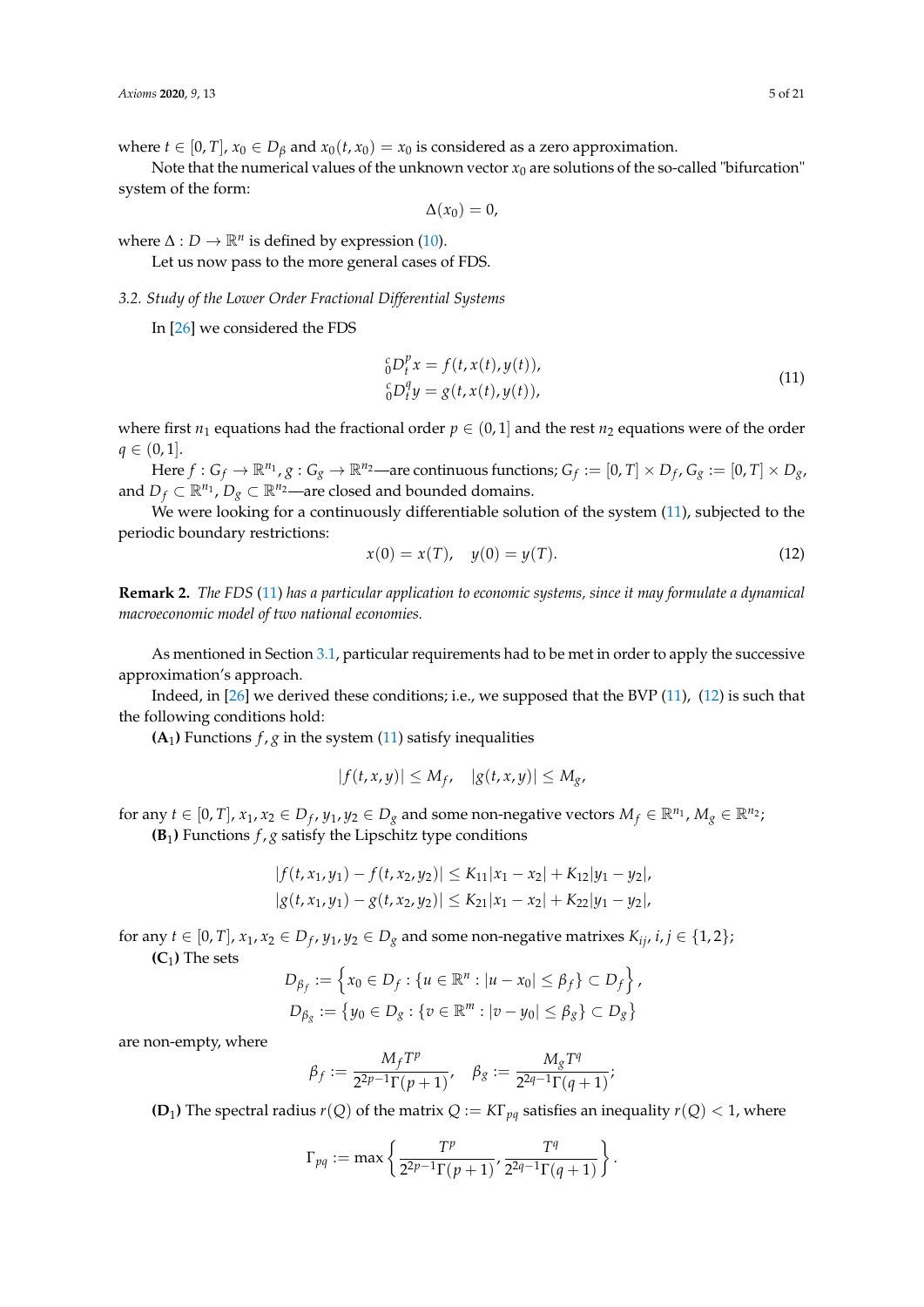*Axioms* **2020**, *9*, 13 6 of 21

Then, we connected with the BVP [\(11\)](#page-4-0), [\(12\)](#page-4-1) the sequences of functions  $\{x_m, y_m\}_{m\in\mathbb{N}}$ , given by the iterative formulas:

<span id="page-5-0"></span>
$$
x_m(t, x_0, y_0) := x_0 + \frac{1}{\Gamma(p)} \Big[ \int_0^t (t-s)^{p-1} f(s, x_{m-1}(s, x_0, y_0), y_{m-1}(s, x_0, y_0)) ds - \left(\frac{t}{T}\right)^p \int_0^T (T-s)^{p-1} f(s, x_{m-1}(s, x_0, y_0), y_{m-1}(s, x_0, y_0)) ds \Big],
$$
  
\n
$$
y_m(t, x_0, y_0) := y_0 + \frac{1}{\Gamma(q)} \Big[ \int_0^t (t-s)^{q-1} g(s, x_{m-1}(s, x_0, y_0), y_{m-1}(s, x_0, y_0)) ds - \left(\frac{t}{T}\right)^q \int_0^T (T-s)^{q-1} g(s, x_{m-1}(s, x_0, y_0), y_{m-1}(s, x_0, y_0)) ds \Big],
$$
  
\n
$$
x_0(t, x_0, y_0) = x_0, y_0(t, x_0, y_0) = y_0,
$$
\n(13)

where  $t \in [0, T]$ ,  $x_0 \in D_{\beta_f}$ ,  $y_0 \in D_{\beta_g}$ , coupled with the system of 'bifurcation' equations

$$
{}^{p}\Delta(x_{0},y_{0}) := -\frac{p}{T^{p}} \int_{0}^{T} (T-s)^{p-1} f(s, x_{\infty}(s, x_{0}, y_{0}), y_{\infty}(s, x_{0}, y_{0})) ds = 0,
$$
  

$$
{}^{q}\Delta(x_{0}, y_{0}) := -\frac{q}{T^{q}} \int_{0}^{T} (T-s)^{q-1} g(s, x_{\infty}(s, x_{0}, y_{0}), y_{\infty}(s, x_{0}, y_{0})) ds = 0.
$$
 (14)

In addition, the following theorems were proved.

<span id="page-5-1"></span>**Theorem 1.** [\[26\]](#page-20-6) Assume that conditions (A<sub>1</sub>)–(D<sub>1</sub>) for the PFBPV [\(11\)](#page-4-0), [\(12\)](#page-4-1) hold. Then, for all fixed  $x_0 \in D_{\beta_{f'}}$ *y*<sup>0</sup> ∈ *Dβ<sup>g</sup> it holds that:*

*1. Functions of the sequence* [\(13\)](#page-5-0) *are continuous and satisfy periodic boundary conditions*

$$
x_m(0, x_0, y_0) = x_m(T, x_0, y_0), y_m(0, x_0, y_0) = y_m(T, x_0, y_0).
$$

*2. The sequences of functions* [\(13\)](#page-5-0) *for*  $t \in [0, T]$  *converge uniformly as*  $m \to \infty$  *to the appropriate limit functions*

$$
x_{\infty}(t, x_0, y_0) = \lim_{m \to \infty} x_m(t, x_0, y_0),
$$
  

$$
y_{\infty}(t, x_0, y_0) = \lim_{m \to \infty} y_m(t, x_0, y_0).
$$

*3. The limit functions x*∞*, y*∞ *satisfy periodic boundary conditions*

$$
x_{\infty}(0, x_0, y_0) = x_{\infty}(T, x_0, y_0), y_{\infty}(0, x_0, y_0) = y_{\infty}(T, x_0, y_0)
$$

*and are the unique continuous solutions of the integral equations*

$$
x(t) := x_0 + \frac{1}{\Gamma(p)} \Biggl[ \int_0^t (t-s)^{p-1} f(s, x(s), y(s)) ds - \left( \frac{t}{T} \right)^p \int_0^T (T-s)^{p-1} f(s, x(s), y(s)) ds \Biggr],
$$
  

$$
y(t) := y_0 + \frac{1}{\Gamma(q)} \Biggl[ \int_0^t (t-s)^{q-1} g(s, x(s), y(s)) ds - \left( \frac{t}{T} \right)^q \int_0^T (T-s)^{q-1} g(s, x(s), y(s)) ds \Biggr];
$$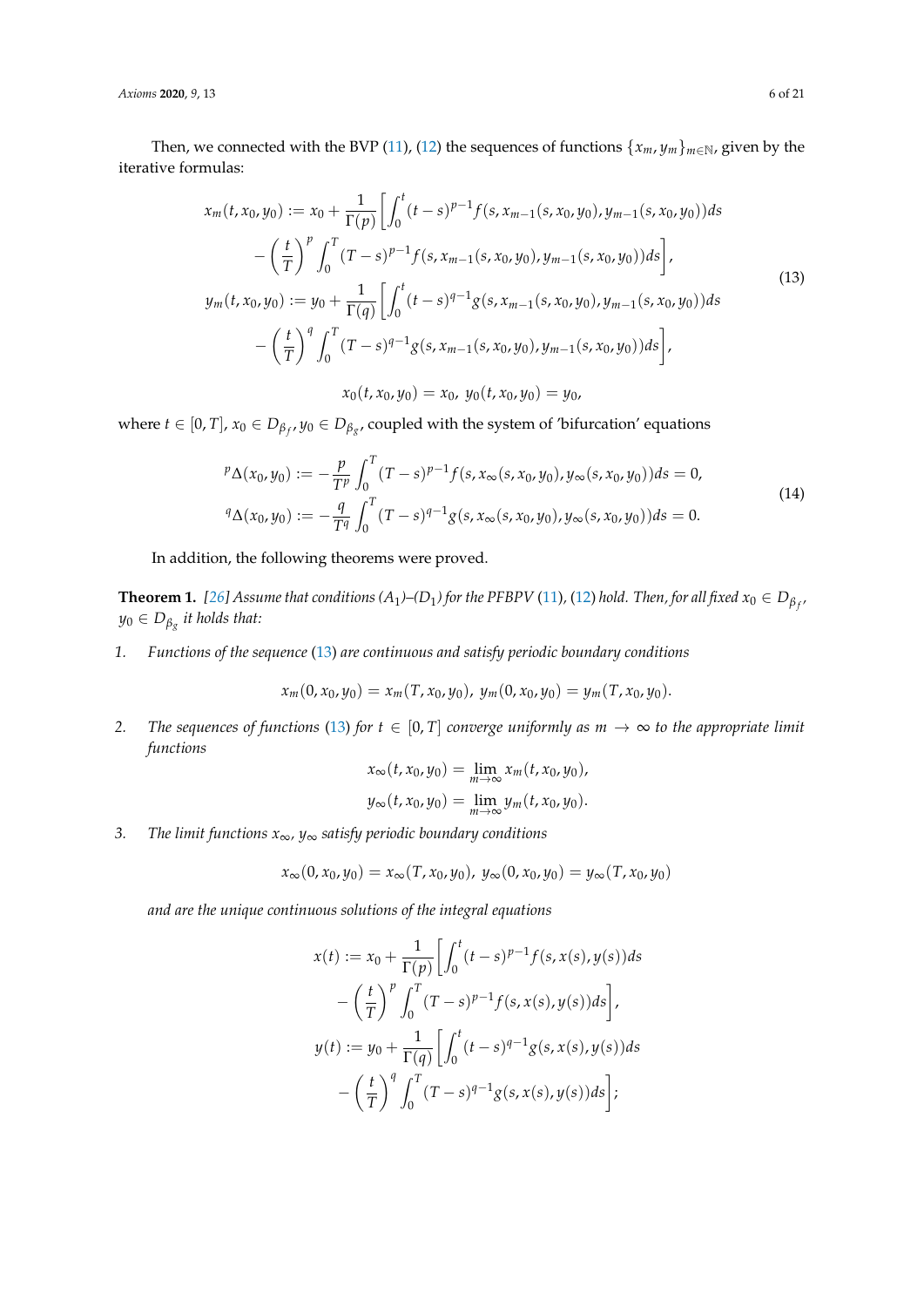*i.e., they are the unique solutions on* [0, *T*] *of the Cauchy problem:*

$$
{}_{0}^{c}D_{t}^{p}x = f(t, x(t), y(t)) + {}^{p}\Delta(x_{0}, y_{0}), \quad x(0) = x_{0},
$$
  

$$
{}_{0}^{c}D_{t}^{q}y = g(t, x(t), y(t)) + {}^{q}\Delta(x_{0}, y_{0}), \quad y(0) = y_{0},
$$

*where*

<span id="page-6-0"></span>
$$
{}^{p}\Delta(x_{0},y_{0}) := -\frac{p}{T^{p}} \int_{0}^{T} (T-s)^{p-1} f(s, x_{\infty}(s, x_{0}, y_{0}), y_{\infty}(s, x_{0}, y_{0})) ds,
$$
  
\n
$$
{}^{q}\Delta(x_{0}, y_{0}) := -\frac{q}{T^{q}} \int_{0}^{T} (T-s)^{q-1} g(s, x_{\infty}(s, x_{0}, y_{0}), y_{\infty}(s, x_{0}, y_{0})) ds.
$$
\n
$$
(15)
$$

*5. The following error estimations hold:*

$$
\begin{pmatrix} |x_{\infty}(t,x_0,y_0)-x_m(t,x_0,y_0)| \ |y_{\infty}(t,x_0,y_0)-y_m(t,x_0,y_0)| \end{pmatrix} \leq \Gamma_{pq} Q^m (I_n-Q)^{-1} \begin{pmatrix} M_f \\ M_g \end{pmatrix},
$$

*where I<sup>n</sup> is the n–dimensional identity matrix.*

**Theorem 2.** [\[26\]](#page-20-6) Let  $x_0 \in D_{\beta_f}$ ,  $y_0 \in D_{\beta_g}$ , and  $\zeta \in \mathbb{R}^{n_1}$ ,  $\chi \in \mathbb{R}^{n_2}$  be some given vectors. Suppose that *all conditions of Theorem* [1](#page-5-1) *hold for the system of mixed FDEs* [\(11\)](#page-4-0). Then, the solutions  $x = x(\cdot, x_0, y_0, \zeta)$ ,  $y = y(\cdot, x_0, y_0, \chi)$  *of the initial-value problem* 

$$
{}_{0}^{c}D_{t}^{p}x = f(t, x(t), y(t)) + \zeta, \quad x(0) = x_{0},
$$
  
\n
$$
{}_{0}^{c}D_{t}^{q}x = g(t, x(t), y(t)) + \chi, \quad y(0) = y_{0},
$$

where  $t\in[0,T]$ ,  $\zeta\in\mathbb{R}^{n_1}$ ,  $\chi\in\mathbb{R}^{n_2}$  are the control parameters and  $x_0\in D_{\beta_{f'}}$   $y_0\in D_{\beta_{g'}}$  satisfy also boundary *conditions* [\(12\)](#page-4-1)*, if and only if*

$$
\zeta :=^p \Delta(x_0, y_0), \quad \chi :=^q \Delta(x_0, y_0),
$$

*where <sup>p</sup>*∆*, <sup>q</sup>*∆ *are given by the left hand–side of the equation* [\(15\)](#page-6-0)*. In that case*

$$
x(t, x_0, y_0, \zeta) = x_\infty(t, x_0, y_0), \quad y(t, x_0, y_0, \chi) = y_\infty(t, x_0, y_0).
$$

The next corollary was the main result of the study, giving us conditions of the connection between the pair of limit functions  $(x^*(\cdot,x_0,y_0), y^*(\cdot,x_0,y_0))$  of the sequences [\(13\)](#page-5-0) and the exact solution of the mixed type FBVP [\(11\)](#page-4-0), [\(12\)](#page-4-1).

**Corollary 1.** [\[26\]](#page-20-6) Let conditions  $(A_1)$ – $(D_1)$  hold. Then,  $x_\infty(\cdot, x_0^*, y_0^*)$ ,  $y_\infty(\cdot, x_0^*, y_0^*)$  are the solutions of [\(11\)](#page-4-0), [\(12\)](#page-4-1), if and only if a pair  $(x_0^*,y_0^*)$  is the solution of the determining system:

$$
\Delta(x_0, y_0) := ({}^p \Delta(x_0, y_0), {}^q \Delta(x_0, y_0)) = 0,
$$

*where <sup>p</sup>*∆*, <sup>q</sup>*∆ *are given by relations* [\(15\)](#page-6-0)*.*

## *3.3. PFBVP with a Higher Order Caputo Type Fractional Derivative*

As a generalization of the aforementioned in Sections [3.1](#page-2-4) and [3.2](#page-4-2) problems, in [\[27\]](#page-20-7) we studied the generalized fractional differential system

<span id="page-6-1"></span>
$$
{}_{0}^{c}D_{t}^{p}x(t) = f(t, x(t)), \ p \in (m, m+1), \ m \in \mathbb{N}
$$
 (16)

with periodic boundary conditions

<span id="page-6-2"></span>
$$
x^{(i)}(0) = x^{(i)}(T), i = \overline{0, m},
$$
\n(17)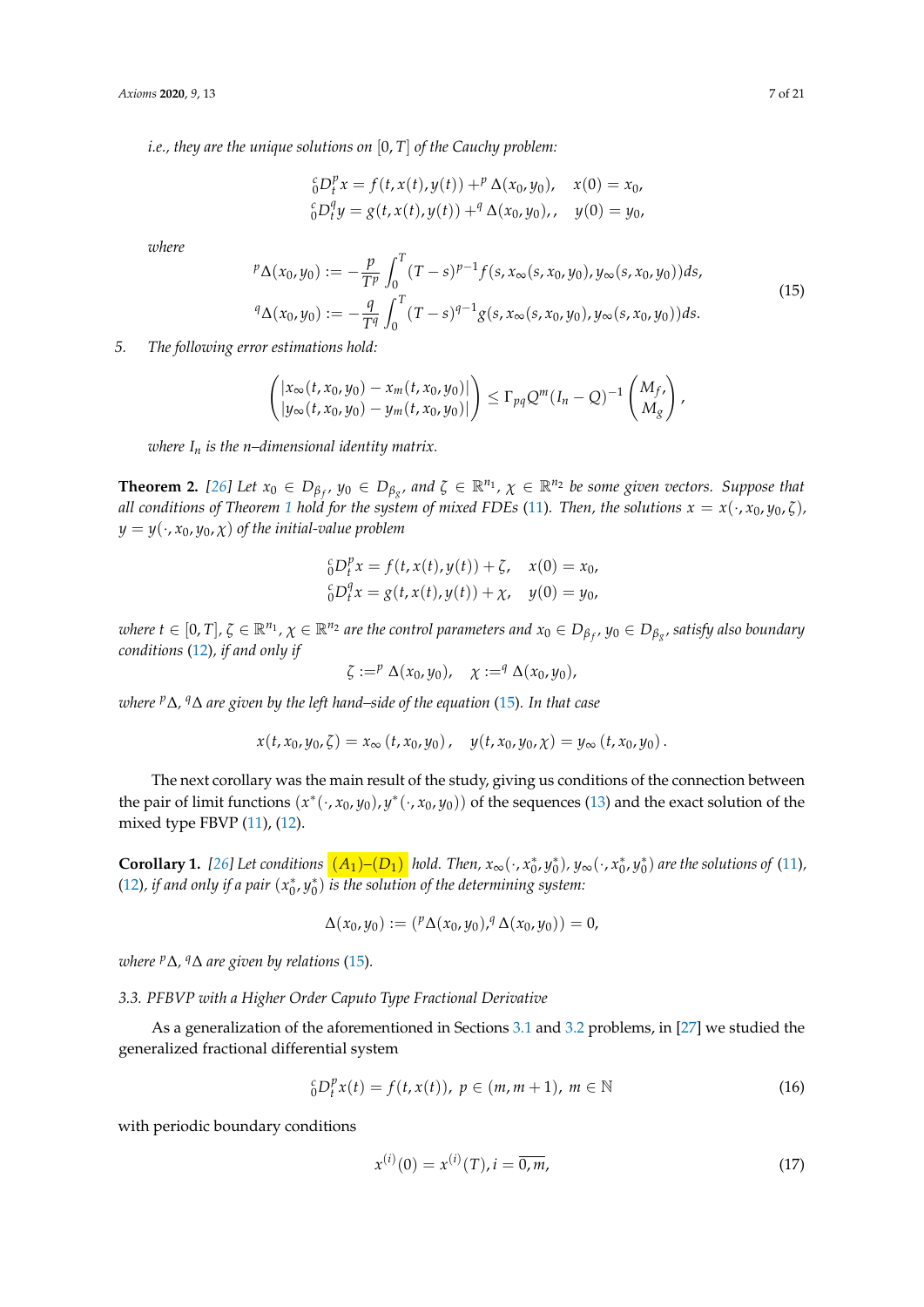where  $t \in [0, T]$ ,  $T > 0$ ,  $x \in C^m([0, T], D)$ ,  $D \subset \mathbb{R}^n$  is open,  $f \in C(G, \mathbb{R}^n)$ ,  $G := [0, T] \times D$ .

It was shown (see discussions in  $[27]$ ) that if the FBVP  $(16)$ ,  $(17)$  satisfies the hypothesis:

**(A**<sub>2</sub>) There is a non-negative vector  $M = col(M_1, M_2, \ldots, M_n) \in \mathbb{R}^n$ ,  $M_i \geq 0$  and a non-negative real matrix  $L = (l_{ij})_{i,j=1}^n$ ,  $l_{i,j} \geq 0$  such that

$$
|f(t,x)| \le M, \forall (t,x) \in G,
$$
  

$$
|f(t,u) - f(t,v)| \le L|u - v|, \forall t \in [0,T], \forall \{u,v\} \subset D;
$$

**(B**2**)** The open set

$$
D_{\beta} = \{ \xi_0 \in D : \{ u \in \mathbb{R}^n : |u - \xi_0| \le \beta \} \subset D \}
$$

is non-empty for  $\beta := T^p \kappa_m M$ , where

$$
\kappa_m = 2 \left( \sum_{j=1}^m \frac{1}{j! \Gamma(p-j+2)} \max_{z \in [0,1]} |B_j(z) - B_j| + \frac{1}{\Gamma(p+1)} \right)
$$

and  $B_i$  and  $B_i(z)$  are the Bernoulli numbers and polynomials;

**(C**<sub>2</sub>**)** The spectral radius  $r(Q)$  of matrix  $Q := \kappa_m T^p L$  satisfies the estimate  $r(Q) < 1$ ,

one can associate an iteration scheme

<span id="page-7-0"></span>
$$
x_{k+1}(t) = \xi_0 + \sum_{j=1}^{m} \frac{T^{j-1}}{j!} \left[ B_j \left( \frac{t}{T} \right) - B_j \right] \left[ -\frac{1}{\Gamma(p-j+1)} \int_0^T (T-s)^{p-j} f(s, x_k(s)) ds \right. + \frac{(p-m)T^{m-j+1}}{\Gamma(p-j+2)} \int_0^T (T-s)^{p-m-1} f(s, x_k(s)) ds \right] + \frac{1}{\Gamma(p)} \int_0^t (t-s)^{p-1} f(s, x_k(s)) ds - \frac{(p-m)t^p}{T^{p-m} \Gamma(p+1)} \int_0^T (T-s)^{p-m-1} f(s, x_k(s)) ds, k = 0, 1, ...,
$$
 (18)

where  $t \in [0, T]$ ,  $x_0(t) = \xi_0 \in D_\beta$ , with the solution of the given BVP [\(16\)](#page-6-1), [\(17\)](#page-6-2).

Similarly to Theorem [1](#page-5-1) in Section [3.2](#page-4-2) it was proved that a sequence of functions [\(18\)](#page-7-0) is convergent to the limit function, which is a solution of the given BVP, if the corresponding determining equation

$$
\Delta = -\frac{p - m}{T^{p - m}} \int_0^T (T - s)^{p - m - 1} f(s, x(s)) ds = 0
$$

has a root.

Moreover in the case of the asymptotically constant scalar problems for the fractional differential equations of the form

$$
{}_{0}^{c}D_{t}^{p}x(t) = g(x(t)) + h(t), \ p \in (m, m + 1), \ m \in \mathbb{N}, \ t \in [0, T]
$$

with boundary conditions [\(17\)](#page-6-2) for  $n = 1$ ,  $g \in C(\mathbb{R}, \mathbb{R})$ ,  $h \in C([0, T], \mathbb{R})$  under hypothesis (A<sub>2</sub>)–(C<sub>2</sub>) and if

**(D**<sub>2</sub>**)** There are  $g_{\pm} \in \mathbb{R}$  such that

$$
\lim_{x \to \pm \infty} g(x) = g_{\pm},
$$

conditions of existence and nonexistence of solutions are obtained.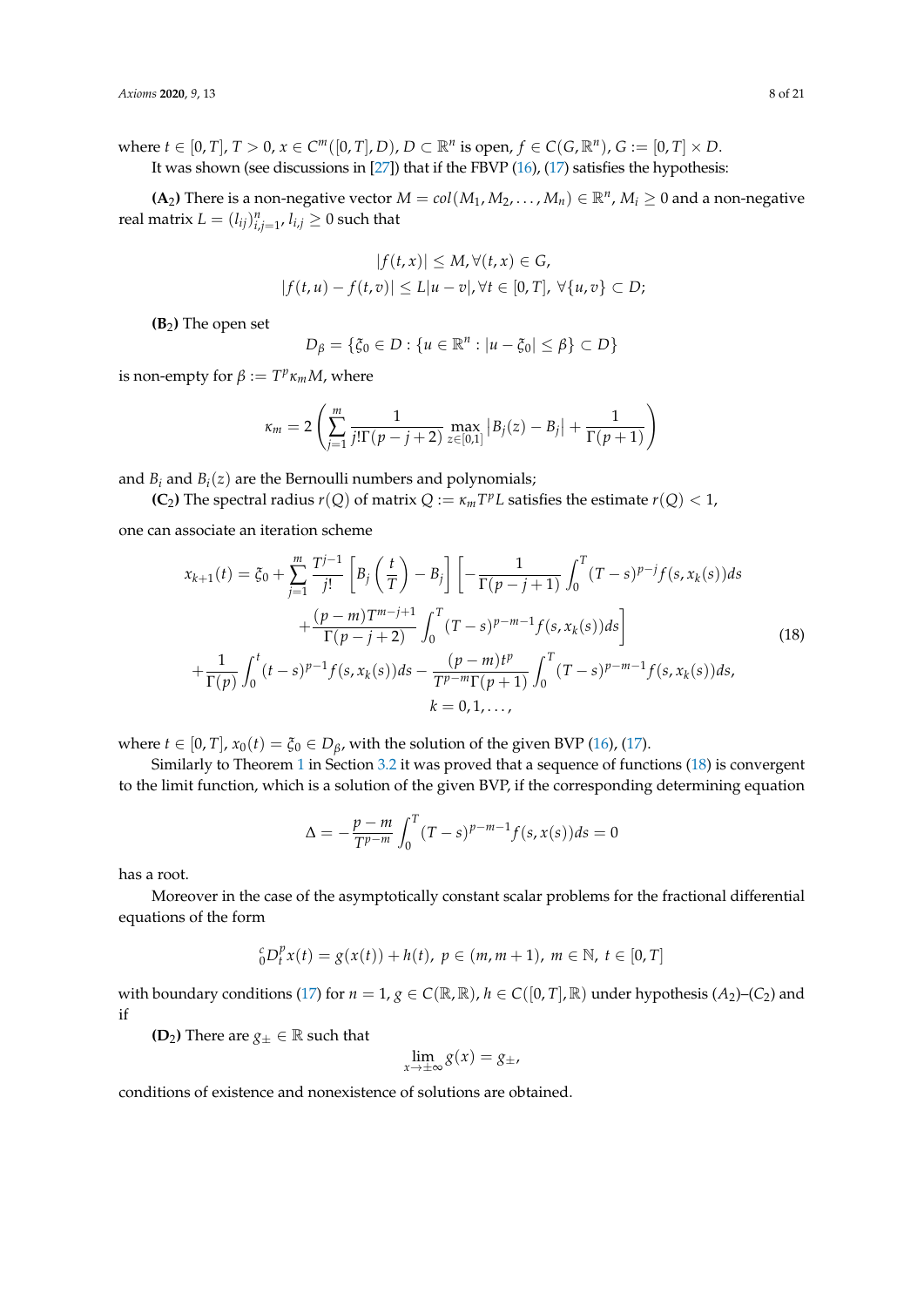#### *3.4. Anti-Periodic Fractional BVP*

Recently we considered a boundary-value problem for a FDS with anti-periodic boundary conditions of the form:

$$
{}_{0}^{c}D_{t}^{p}x = f(t, x(t)), p \in (0, 1), t \in [0, T], x, f \in \mathbb{R}^{n},
$$
\n(19)

<span id="page-8-1"></span><span id="page-8-0"></span>
$$
x(0) = -x(T), \tag{20}
$$

where  $x : [0, T] \to D$ ,  $f : G \to \mathbb{R}^n$  are continuous functions,  $G := [0, T] \times D$  and  $D \subset \mathbb{R}^n$  is a closed and bounded domain.

Under conditions (H1)–(H4) in Section [3.1](#page-2-4) the approximate solution of the anti–periodic FBVP (AFBPV) [\(19\)](#page-8-0), [\(20\)](#page-8-1) was constructed in the form:

<span id="page-8-3"></span>
$$
x_m(t,\xi_0) := \xi_0 + \frac{1}{\Gamma(p)} \left[ \int_0^t (t-s)^{p-1} f(s, x_{m-1}(s, \xi_0)) ds - \left( \frac{t}{T} \right)^p \int_0^T (T-s)^{p-1} f(s, x_{m-1}(s, \xi_0)) ds \right] - 2 \left( \frac{t}{T} \right)^p \xi_0,
$$
\n(21)

with a modified form of zero approximation, given by the relation:

<span id="page-8-2"></span>
$$
x_0(t,\xi_0) = \left(1 - 2\left(\frac{t}{T}\right)^p\right)\xi_0.
$$
\n(22)

**Remark 3.** *A choice of the zero–approximation in the form* [\(22\)](#page-8-2) *is optimal in the sense that it improves the estimate of difference between the m–th approximation*  $x_m(\cdot,\xi_0)$  *and its limit function*  $x_\infty(\cdot,\xi_0)$ *. In the case of selection*  $x_0(t, \xi_0) = x_0$ *, as it was for the PFBVPs* [\(5\)](#page-2-2), [\(6\)](#page-2-3) and [\(11\)](#page-4-0), [\(12\)](#page-4-1), *it would lead to additional terms in the estimates that would increase the error of computations.*

In addition to the aforementioned convergence conditions and corollaries about the connection of the limit function of the sequence [\(21\)](#page-8-3) to the exact solution of the AFBVP [\(19\)](#page-8-0), [\(20\)](#page-8-1), a proper solvability analysis of the original problem was provided.

In particular, the following statements have been proven.

**Theorem 3.** [\[28\]](#page-20-1) Let conditions of Theorem 1 in [28] hold and one can take some  $m \ge 1$  and the set  $\Omega \subset \mathbb{R}^n$ *such that the relation*

$$
|\Phi_m| \rhd_{\partial\Omega} Q^m (I_n - Q)^{-1} M,
$$

*holds, where ∂*Ω *is understood as a boundary of domain* Ω*. Besides, if the Brouwer degree of the vector–field* Φ*<sup>m</sup> over the set* Ω *with respect to zero satisfies an inequality*

$$
\deg\left(\Phi_m,\Omega,0\right)\neq 0,
$$

*then their exists a point*  $\xi_0^* \in \Omega$  *such that* 

$$
x_{\infty}(t) = x_{\infty}(t, \xi_0^*) = \lim_{m \to \infty} x_m(t, \xi_0^*)
$$

*is the solution of the anti-periodic BVP* [\(19\)](#page-8-0)*,* [\(20\)](#page-8-1) *with the initial condition*

$$
x^*(0)=\xi_0^*\in\Omega.
$$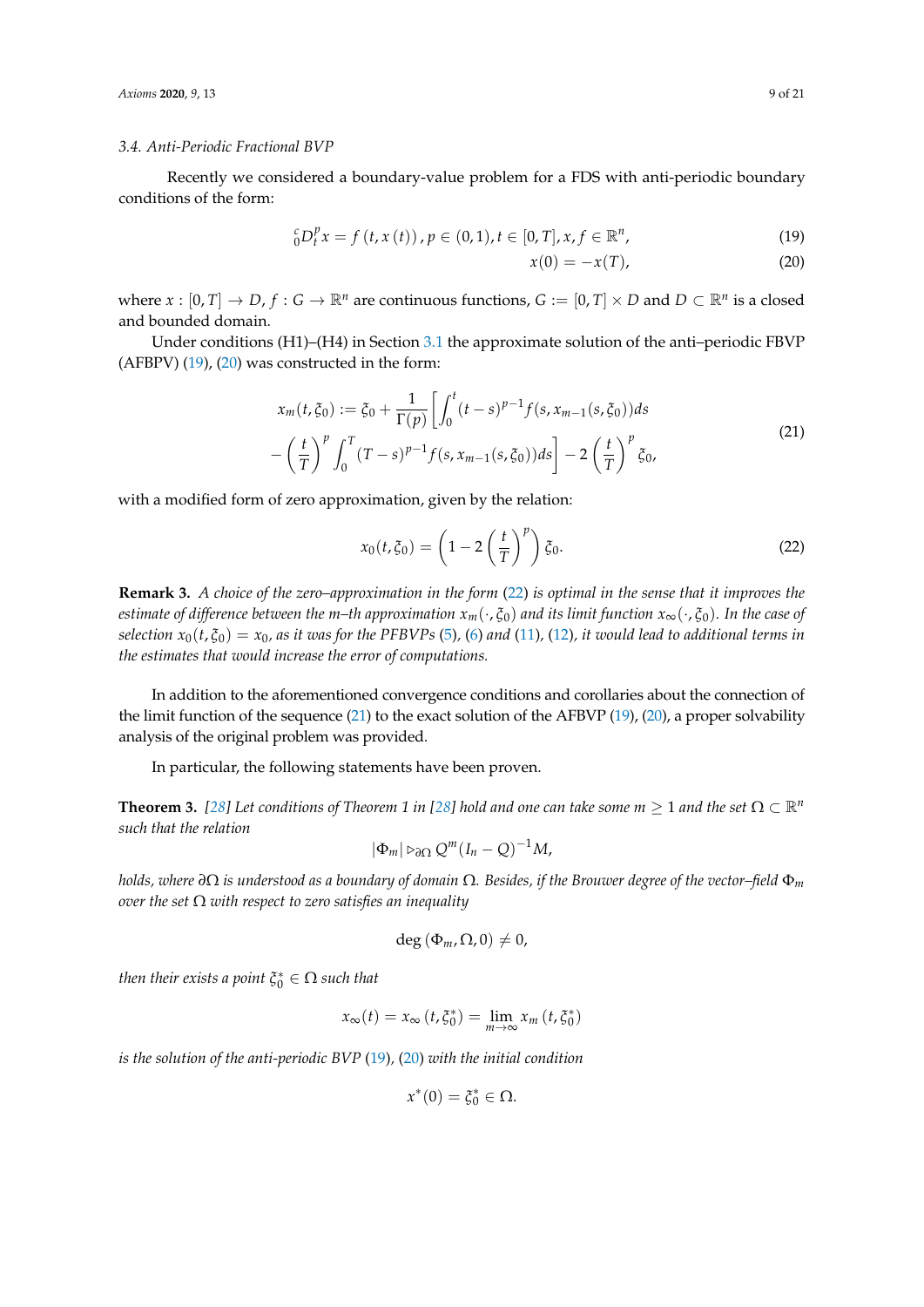<span id="page-9-1"></span>**Theorem 4.** [\[28\]](#page-20-1) Let conditions of Theorem 1 in [28] be held, and there exists some number  $m \in \mathbb{N}$  and a point  $\bar{\xi}_0 \in \Omega$ , such that the component-wise inequality:

$$
\left|\Delta_m\left(\bar{\xi}_0\right)\right| \leq \sup_{\bar{\xi}\in D} \left[KR + Q(I_n - Q)^{-1}R + \frac{2\Gamma(p+1)}{T^p}I_n\right] \left|\xi_0 - \bar{\xi}_0\right|
$$

$$
+ Q^m(I_n - Q)^{-1}M,
$$

*is not true, where matrix K* and vector *M* appear in (H1), matrix *Q* is defined in (H2), and matrix  $R :=$  $\sup_{t \in [0,T]} \left| 1 + 2 \left( \frac{t}{T} \right)^p \right| I_n.$ *t*∈[0,*T*]

*Then, there does not exist a point*  $\bar{\xi}_0 \in \Omega$ , for which the antiperiodic BVP [\(19\)](#page-8-0), [\(20\)](#page-8-1) has a solution  $x = x(t)$  $such that x(0) = \xi_0^*$ .

**Remark 4.** On the basis of Theorem [4,](#page-9-1) we established an algorithm of approximate localization of the point  $\xi_0^*$ , *that defines solution x*(·) *of the original BVP* [\(19\)](#page-8-0)*,* [\(20\)](#page-8-1)*. The set* Ω *was rewritten as an association of the finite value of subsets :*

<span id="page-9-2"></span>
$$
\Omega := \bigcup_{i=1}^{N} \Omega_i.
$$
\n(23)

*In every subset* Ω*<sup>i</sup> from* [\(23\)](#page-9-2) *we picked a point*

$$
\bar{\xi_0}^i\in\Omega_i,
$$

and for some fixed  $m$  calculated the m–th approximation  $x_m\left(\cdot,\bar{\xi_0}^i\right)$ , by using the recurrent formula [\(21\)](#page-8-3). *Then, we obtained the value of the determining function*

$$
\Delta_m(\xi_0) := -\frac{p}{T^p} \int_0^T (T-s)^{p-1} f(s, x_m(s, \xi_0)) ds - \frac{2\Gamma(p+1)}{T^p} \xi_0
$$

and excluded from the set [\(23\)](#page-9-2) subsets  $\Omega_i$ , for which the inequality is not true.

*When*  $N$  and  $m$  *tend to*  $\infty$ ,  $\Omega_{m,N}$  "follows" to the set  $\Omega^*$  that may contain value  $\xi_0^*$  and defines solution of *the anti-periodic BVP* [\(19\)](#page-8-0)*,* [\(20\)](#page-8-1)*.*

 $E$ very point  $\tilde{\xi}_0\in\Omega_{m,N}$  one can observe as an approximation to the value  $\xi_0^*$  that determines solution of *the given BVP* [\(19\)](#page-8-0)*,* [\(20\)](#page-8-1)*. In this case it is clear that*

$$
\left|\tilde{\xi_0}-\xi_0^*\right|\leq \sup_{\tilde{\xi}_0\in\Omega_{m,N}}\left|\tilde{\xi_0}-\tilde{\xi}_0\right|,
$$

and the value of function  $x_m\left(t,\tilde{\xi_0}\right)$  that is calculated by iterative formula [\(21\)](#page-8-3), may be taken as an approximate *solution of the BVP* [\(19\)](#page-8-0)*,* [\(20\)](#page-8-1)*.*

## <span id="page-9-0"></span>**4. Boundary-Value Problem for a Mixed FDS under the Interpolation Type Boundary Constraints**

Consider a system of FDEs

<span id="page-9-3"></span>
$$
\begin{cases} \n\binom{C}{a} D_t^p x = f(t, x(t), y(t), z(t)), \\ \n\binom{C}{a} D_t^q y = g(t, x(t), y(t), z(t)), \\ \n\binom{C}{a} D_t^r z = h(t, x(t), y(t), z(t)), \n\end{cases} \tag{24}
$$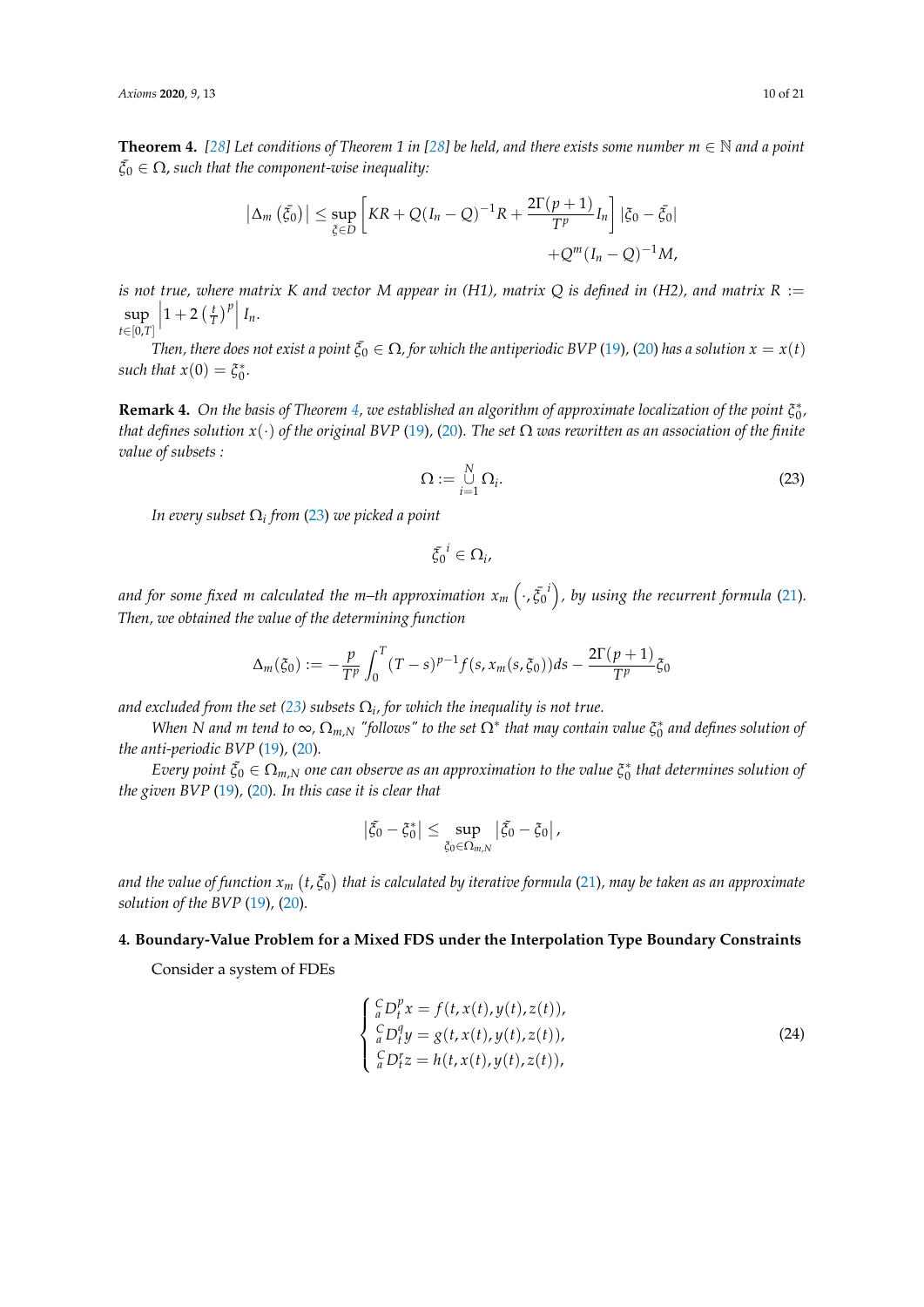for some  $p, q, r \in (0, 1]$ , where  $f : G_f \to \mathbb{R}$ ,  $g : G_g \to \mathbb{R}$  and  $h : G_h \to \mathbb{R}$  are continuous functions;  $G_f:=[a,b]\times D_f$ ,  $G_g:=[a,b]\times D_g$ ,  $G_h:=[a,b]\times D_h$ , and  $D_f\subset\mathbb{R}$ ,  $D_g\subset\mathbb{R}$  and  $D_h\subset\mathbb{R}$  are closed and bounded domains; and the system is subjected to the interpolation type boundary constraints

<span id="page-10-0"></span>
$$
x(a) = d_1,
$$
  
\n
$$
y(t_1) = d_2, t_1 \in (a, b),
$$
  
\n
$$
z(b) = d_3,
$$
\n(25)

where  $d_i \in \mathbb{R}$ ,  $i = \overline{1,3}$  are some given values.

*The problem is to find a triple*  $(x(\cdot), y(\cdot), z(\cdot))$  *that satisfies the mixed–order FDS* [\(24\)](#page-9-3) *and the three-point boundary conditions of the interpolation type* [\(25\)](#page-10-0) *in the class of continuously differentiable functions*  $x, y, z : [a, b] \rightarrow \mathbb{R}$ .

## **5. Parametrization Approach and the Numerical-Analytic Technique**

Let us define some components of solution of the fractional boundary-value problem (FBVP) at the points  $t = a$ ,  $t = b$  by parameters:

<span id="page-10-2"></span>
$$
y(a) = \xi_2, z(a) = \xi_3,x(b) = \lambda_1, y(b) = \lambda_2,
$$
 (26)

and rewrite the boundary conditions in the form

<span id="page-10-1"></span>
$$
x(a) + x(b) = d_1 + \lambda_1,
$$
  
\n
$$
y(b) = \lambda_2,
$$
  
\n
$$
z(b) = d_3;
$$
\n(27)

i.e., instead of the original three-point restrictions [\(25\)](#page-10-0), we study a problem with some parametrized two-point constraints [\(27\)](#page-10-1).

**Remark 5.** *Note, that under additional conditions* [\(26\)](#page-10-2) *the parametrized FBVP* [\(24\)](#page-9-3)*,* [\(27\)](#page-10-1) *is equivalent to the original BVP of the interpolation type* [\(24\)](#page-9-3)*,* [\(25\)](#page-10-0)*.*

Now we construct the proper sequences of functions:

<span id="page-10-3"></span>
$$
x_m(t, \xi, \lambda)
$$
  
\n
$$
:= d_1 + \frac{1}{\Gamma(p)} \int_a^t (t-s)^{p-1} f(s, x_{m-1}(s, \xi, \lambda), y_{m-1}(s, \xi, \lambda), z_{m-1}(s, \xi, \lambda)) ds
$$
  
\n
$$
- \left(\frac{t-a}{b-a}\right)^p \frac{1}{\Gamma(p)} \int_a^b (b-s)^{p-1} f(s, x_{m-1}(s, \xi, \lambda), y_{m-1}(s, \xi, \lambda), z_{m-1}(s, \xi, \lambda)) ds
$$
  
\n
$$
+ \left(\frac{t-a}{b-a}\right)^p [\lambda_1 - d_1],
$$
\n(28)

$$
y_m(t, \xi, \lambda)
$$
  
\n
$$
:= \xi_2 + \frac{1}{\Gamma(q)} \int_a^t (t - s)^{q-1} g(s, x_{m-1}(s, \xi, \lambda), y_{m-1}(s, \xi, \lambda), z_{m-1}(s, \xi, \lambda)) ds
$$
  
\n
$$
- \left(\frac{t - a}{b - a}\right)^q \frac{1}{\Gamma(q)} \int_a^b (b - s)^{q-1} g(s, x_{m-1}(s, \xi, \lambda), y_{m-1}(s, \xi, \lambda), z_{m-1}(s, \xi, \lambda)) ds
$$
  
\n
$$
+ \left(\frac{t - a}{b - a}\right)^q [\lambda_2 - \xi_2],
$$
\n(29)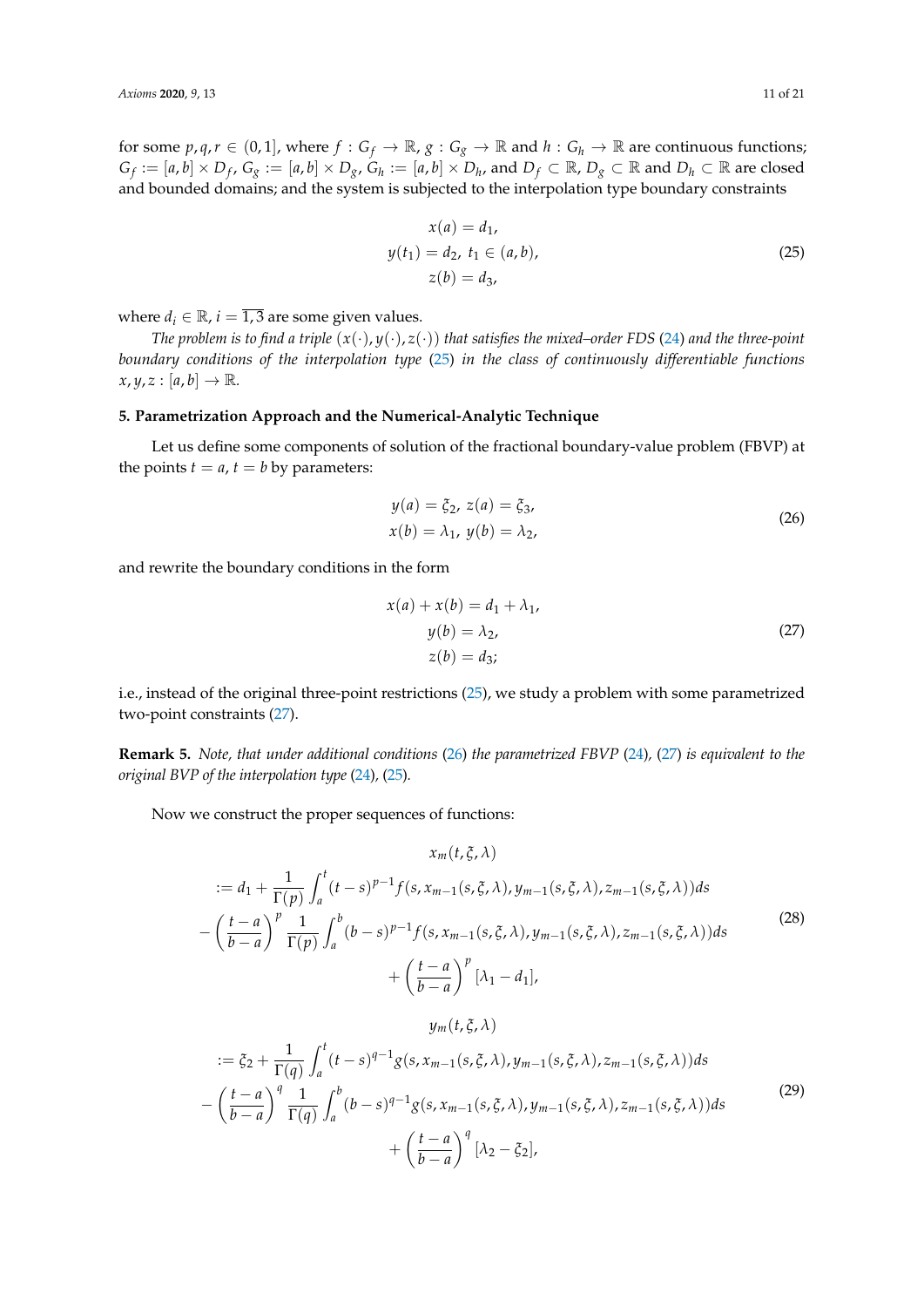<span id="page-11-0"></span>
$$
z_{m}(t, \xi, \lambda)
$$
  
\n
$$
:= \xi_{3} + \frac{1}{\Gamma(r)} \int_{a}^{t} (t - s)^{r-1} h(s, x_{m-1}(s, \xi, \lambda), y_{m-1}(s, \xi, \lambda), z_{m-1}(s, \xi, \lambda)) ds
$$
  
\n
$$
- \left(\frac{t - a}{b - a}\right)^{r} \frac{1}{\Gamma(r)} \int_{a}^{b} (b - s)^{r-1} h(s, x_{m-1}(s, \xi, \lambda), y_{m-1}(s, \xi, \lambda), z_{m-1}(s, \xi, \lambda)) ds
$$
  
\n
$$
+ \left(\frac{t - a}{b - a}\right)^{r} [d_{3} - \xi_{3}],
$$
\n(30)

 $∀m ∈ ℕ$  and  $t ∈ [a, b]$ ,  $ξ = col(ξ₁, ξ₂) ∈ Ξ$ ,  $λ = col(λ₁, λ₂) ∈ Λ$ , in such a way that they satisfy the FDS [\(24\)](#page-9-3) and the boundary restrictions [\(27\)](#page-10-1) in advance.

Note, that the functions

$$
x_0(t, \xi, \lambda) = d_1 + \left(\frac{t-a}{b-a}\right)^p [\lambda_1 - d_1],
$$
  

$$
y_0(t, \xi, \lambda) = \xi_2 + \left(\frac{t-a}{b-a}\right)^q [\lambda_2 - \xi_2],
$$

and

$$
z_0(t,\xi,\lambda) = \xi_3 + \left(\frac{t-a}{b-a}\right)^r [d_3 - \xi_3]
$$

are taken as functions of a zero–approximation.

Assume that the FBVP [\(24\)](#page-9-3), [\(27\)](#page-10-1) satisfies the following conditions:

- (i) Functions  $f$ ,  $g$ ,  $h$  in the system [\(24\)](#page-9-3) are bounded by some non-negative constants  $M_f$ ,  $M_g$ ,  $M_h \in \mathbb{R}$ .
- (ii) Functions  $f$ ,  $g$ ,  $h$  in the system [\(24\)](#page-9-3) satisfy the Lipschitz type condition

$$
\begin{pmatrix}\n|f(t, x_1, y_1, z_1) - f(t, x_2, y_2, z_2)| \\
|g(t, x_1, y_1, z_1) - g(t, x_2, y_2, z_2)| \\
|h(t, x_1, y_1, z_1) - h(t, x_2, y_2, z_2)|\n\end{pmatrix} \le K \begin{pmatrix} |x_1 - x_2| \\
|y_1 - y_2| \\
|z_1 - z_2|\n\end{pmatrix},
$$
\n(31)

for any  $t\in[a,b]$ ,  $x_1,x_2\in D_f$ ,  $y_1,y_2\in D_g$ ,  $z_1,z_2\in D_h$  and some non-negative matrix  $K=(k_{ij})_{i,j=1}^3$ . (iii) The sets

$$
D_{\beta_f} := \left\{ x_0 \in D_f : \{ u \in \mathbb{R} : |u - x_0| \le \beta_f \} \subset D_f \right\},
$$
  
\n
$$
D_{\beta_g} := \left\{ y_0 \in D_g : \{ v \in \mathbb{R} : |v - y_0| \le \beta_g \} \subset D_g \right\},
$$
  
\n
$$
D_{\beta_h} := \left\{ z_0 \in D_h : \{ w \in \mathbb{R} : |w - z_0| \le \beta_h \} \subset D_h \right\}
$$
\n(32)

are non-empty, where

$$
\beta_f := \frac{M_f(b-a)^p}{2^{2p-1}\Gamma(p+1)}, \quad \beta_g := \frac{M_g(b-a)^q}{2^{2q-1}\Gamma(q+1)}, \quad \beta_h := \frac{M_h(b-a)^r}{2^{2r-1}\Gamma(r+1)}.
$$

The following convergence theorem holds.

<span id="page-11-2"></span>**Theorem 5.** Let functions  $f: G_f \to \mathbb{R}$ ,  $g: G_g \to \mathbb{R}$  and  $h: G_h \to \mathbb{R}$  satisfy conditions (i)–(iii) in the *domains*  $D_l$ ,  $l = \{f, g, h\}$  with a matrix K for which

<span id="page-11-1"></span>
$$
\lambda_Q < 1,\tag{33}
$$

*where*  $\lambda$ <sup> $\Omega$  *is the spectral radius of matrix*</sup>

$$
Q = \Gamma_{pqr} K \tag{34}
$$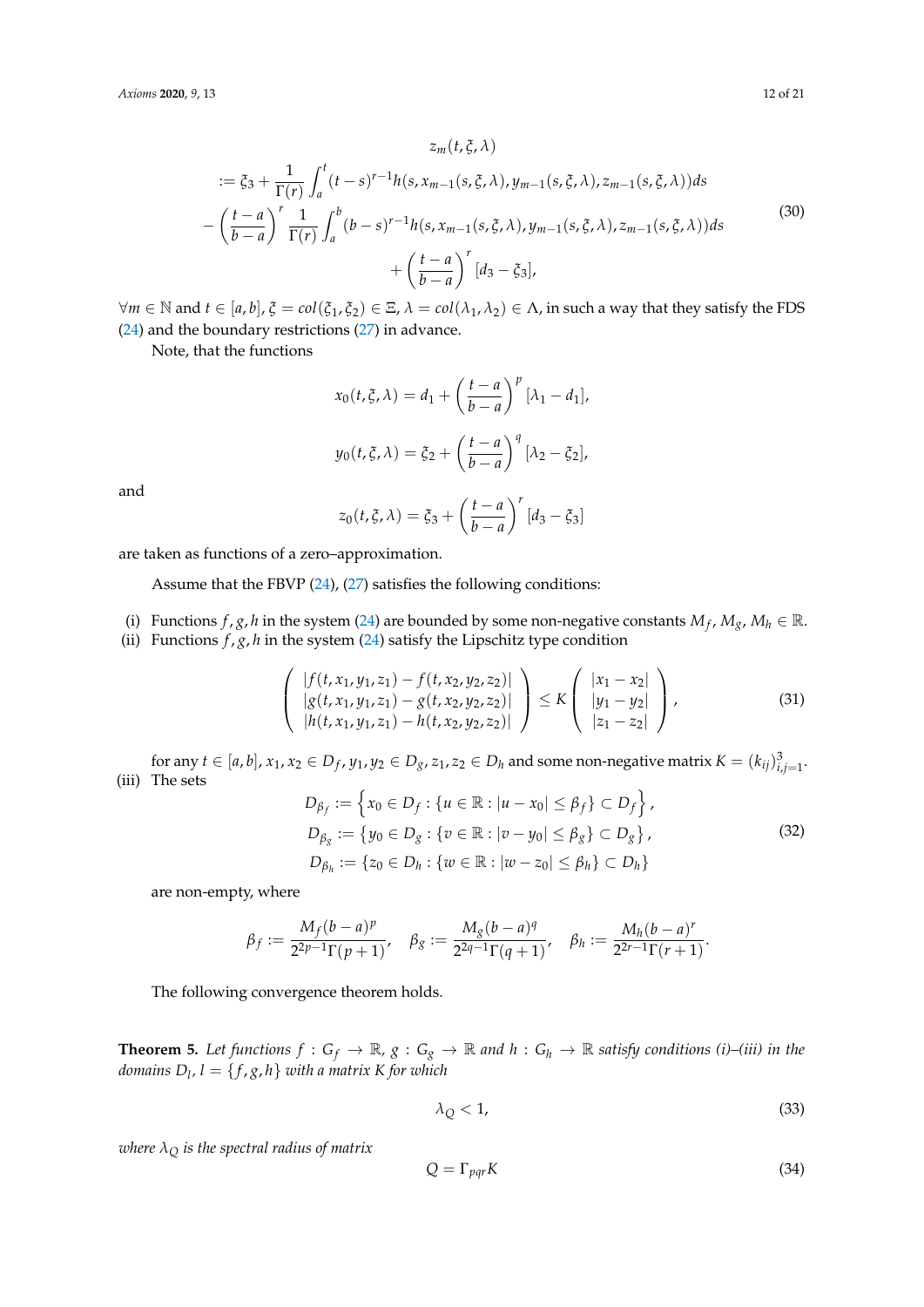*for*  $\Gamma_{pqr}$  := max  $\left\{\frac{(b-a)^p}{2^{2p-1}\Gamma(n-p)}\right\}$  $\frac{(b-a)^p}{2^{2p-1}\Gamma(p+1)}$ ,  $\frac{(b-a)^q}{2^{2q-1}\Gamma(q+1)}$  $\frac{(b-a)^q}{2^{2q-1}\Gamma(q+1)}$ ,  $\frac{(b-a)^r}{2^{2r-1}\Gamma(r-1)}$  $\sqrt{2^{2r-1}\Gamma(r+1)}$  $\}$ . *Then, for all fixed*  $\xi \in \Xi$  *and*  $\lambda \in \Lambda$  *the statements to be hold:* 

*1. All functions of the sequences [\(28\)](#page-10-3)–[\(30\)](#page-11-0) are absolutely continuous on the interval* [*a*, *b*] , *have values in the domains D<sup>l</sup> , l* = { *f* , *g*, *h*} *respectively, and satisfy the two-point boundary conditions*

$$
x_m(a, \xi, \lambda) + x_m(b, \xi, \lambda) = d_1 + \lambda_1,
$$
  

$$
y_m(b, \xi, \lambda) = \lambda_2,
$$
  

$$
z_m(b, \xi, \lambda) = d_3.
$$

2. *The sequences of functions [\(28\)](#page-10-3)*–[\(30\)](#page-11-0) *for*  $t \in [a, b]$  *converge uniformly as*  $m \to \infty$  *to the limit functions:* 

$$
x_{\infty}(t,\xi,\lambda) = \lim_{m \to \infty} x_m(t,\xi,\lambda), \tag{35}
$$

$$
y_{\infty}(t,\xi,\lambda) = \lim_{m \to \infty} y_m(t,\xi,\lambda), \qquad (36)
$$

$$
z_{\infty}(t,\xi,\lambda) = \lim_{m \to \infty} z_m(t,\xi,\lambda). \tag{37}
$$

*3. The limit functions satisfy the initial conditions*

$$
x_{\infty} (a, \xi, \lambda) = d_1,\tag{38}
$$

$$
y_{\infty} (a, \xi, \lambda) = \xi_2, \tag{39}
$$

$$
z_{\infty} (a, \xi, \lambda) = \xi_3 \tag{40}
$$

*and the two-point boundary conditions*

$$
x_{\infty}(a, \xi, \lambda) + x_m(b, \xi, \lambda) = d_1 + \lambda_1,
$$
  

$$
y_{\infty}(b, \xi, \lambda) = \lambda_2,
$$
  

$$
z_{\infty}(b, \xi, \lambda) = d_3.
$$

*4. The functions x*<sup>∞</sup> (·, *ξ*, *λ*)*, y*<sup>∞</sup> (·, *ξ*, *λ*)*, z*<sup>∞</sup> (·, *ξ*, *λ*) *are the unique continuously differentiable solutions of the integral equations*

<span id="page-12-0"></span>
$$
x(t) := d_1 + \frac{1}{\Gamma(p)} \int_a^t (t-s)^{p-1} f(s, x(s), y(s), z(s)) ds - \left(\frac{t-a}{b-a}\right)^p \frac{1}{\Gamma(p)} \int_a^T (b-s)^{p-1} f(s, x(s), y(s), z(s)) ds + \left(\frac{t-a}{b-a}\right)^p [\lambda_1 - d_1],
$$
 (41)

<span id="page-12-1"></span>
$$
y(t) := \xi_2 + \frac{1}{\Gamma(q)} \int_a^t (t-s)^{q-1} g(s, x(s), y(s), z(s)) ds
$$
  
\n
$$
- \left(\frac{t-a}{b-a}\right)^q \frac{1}{\Gamma(q)} \int_a^b (b-s)^{q-1} g(s, x(s), y(s), z(s)) ds
$$
  
\n
$$
+ \left(\frac{t-a}{b-a}\right)^q [\lambda_2 - \xi_2],
$$
  
\n
$$
z(t) := \xi_3 + \frac{1}{\Gamma(r)} \int_a^t (t-s)^{r-1} h(s, x(s), y(s), z(s)) ds
$$
  
\n
$$
- \left(\frac{t-a}{b-a}\right)^r \frac{1}{\Gamma(r)} \int_a^b (b-s)^{r-1} h(s, x(s), y(s), z(s)) ds
$$
  
\n
$$
+ \left(\frac{t-a}{b-a}\right)^r [d_3 - \xi_3].
$$
\n(43)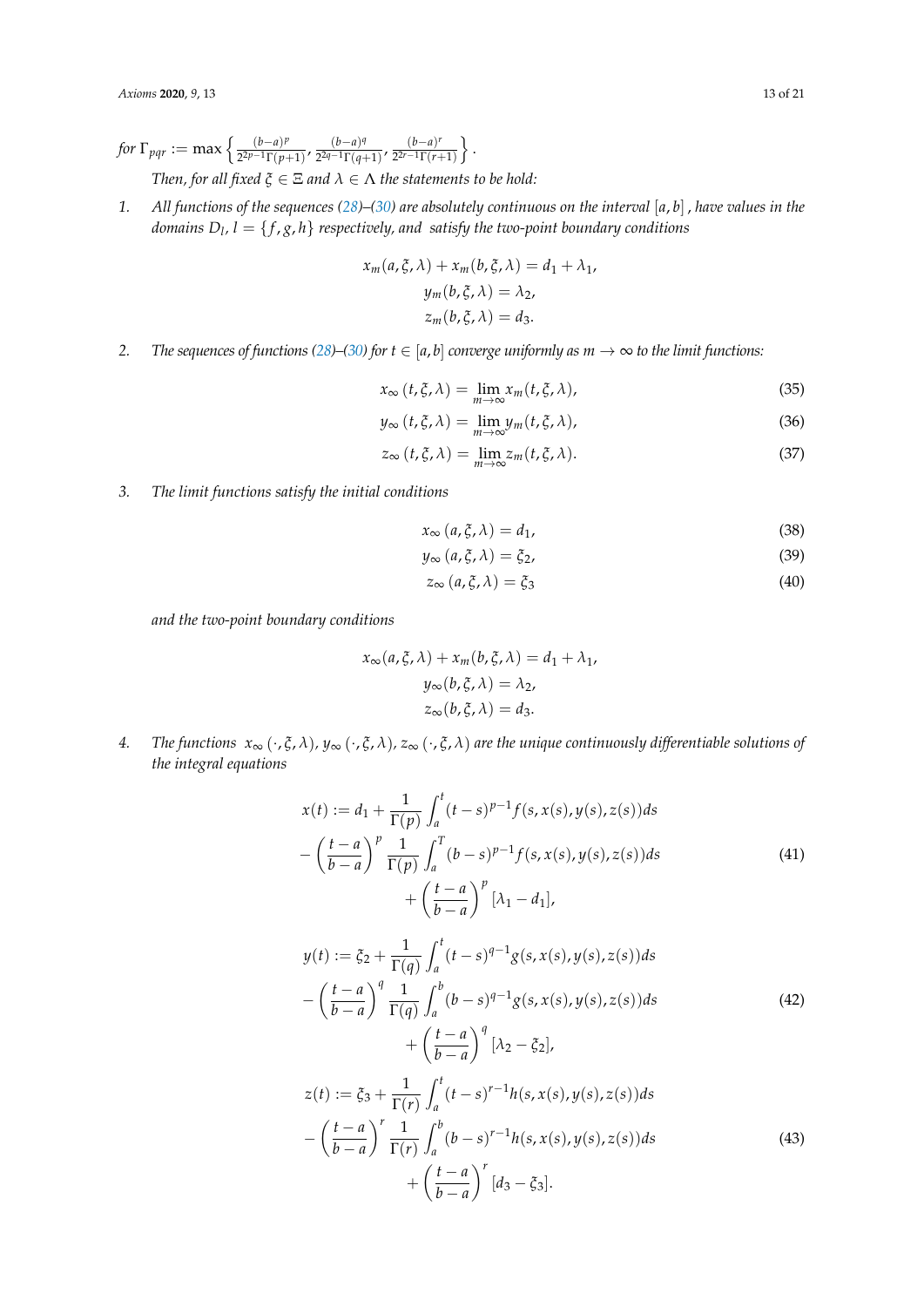*In other words,*  $x_{\infty}(\cdot,\xi,\lambda)$ ,  $y_{\infty}(\cdot,\xi,\lambda)$ ,  $z_{\infty}(\cdot,\xi,\lambda)$  *satisfy the Cauchy problem for the modified system of FDEs:* 

<span id="page-13-5"></span>
$$
\begin{cases} \n\frac{C}{a}D_t^p x = f(t, x(t), y(t), z(t)) + \frac{p}{(b-a)^p} \Delta_1, \\ \n\frac{C}{a}D_t^q y = g(t, x(t), y(t), z(t)) + \frac{q}{(b-a)^q} \Delta_2, \\ \n\frac{C}{a}D_t^r z = h(t, x(t), y(t), z(t)) + \frac{r}{(b-a)^r} \Delta_3, \n\end{cases} \tag{44}
$$

<span id="page-13-4"></span><span id="page-13-3"></span><span id="page-13-2"></span>
$$
{}_{a}^{C}D_{t}^{r}z = h(t, x(t), y(t), z(t)) + \frac{r}{(b-a)^{r}}\Delta_{3},
$$
  

$$
x(a) = d_{1}, y(a) = \xi_{2}, z(a) = \xi_{3},
$$
 (45)

*where*  $\Delta_i(\xi, \lambda) : \Xi \times \Lambda \to \mathbb{R}$ ,  $i = \overline{1, 3}$  *are the mappings given by formulas:* 

$$
\Delta_1(\xi, \lambda) := -\int_a^b (b-s)^{p-1} f(s, x(s), y(s), z(s)) ds + \Gamma(p)[\lambda_1 - d_1],
$$
\n(46)

$$
\Delta_2(\xi,\lambda) := -\int_a^b (b-s)^{q-1} g(s,x(s),y(s),z(s))ds + \Gamma(q)[\lambda_2 - \xi_2],\tag{47}
$$

$$
\Delta_3(\xi,\lambda) := -\int_a^b (b-s)^{r-1} h(s,x(s),y(s),z(s))ds + \Gamma(r)[d_3 - \xi_3].
$$
 (48)

## *5. The following error estimate holds:*

<span id="page-13-1"></span>
$$
\begin{pmatrix}\n|x_{\infty}(t,\xi,\lambda) - x_m(t,\xi,\lambda)| \\
|y_{\infty}(t,\xi,\lambda) - y_m(t,\xi,\lambda)| \\
|z_{\infty}(t,\xi,\lambda) - z_m(t,\xi,\lambda)|\n\end{pmatrix} \leq \Gamma_{pqr} Q^m (I_3 - Q)^{-1} M,\n\tag{49}
$$

*where I*<sup>3</sup> *is the identity three–dimensional matrix and M* = *col*(*M<sup>f</sup>* , *Mg*, *M<sup>h</sup>* ) *is a vector, defined in the condition (i).*

**Proof.** As already mentioned, the sequences of functions [\(28\)](#page-10-3)–[\(30\)](#page-11-0) are constructed in such a form that they satisfy the parametrized boundary restrictions in advance. Due to this fact, the statement 1 of the theorem holds.

Let us prove that all functions  $x_m(\cdot,\xi,\lambda)$ ,  $y_m(\cdot,\xi,\lambda)$ ,  $z_m(\cdot,\xi,\lambda)$  of the sequences [\(28\)](#page-10-3)–[\(30\)](#page-11-0) remain in the domains  $D_l$ ,  $l = \{f, g, h\}$ , where each of them is defined; i.e., the iteration process can be continued until infinity. For this purpose we estimate the differences:

<span id="page-13-0"></span>
$$
|x_{m}(t, \xi, \lambda) - x_{0}(t, \xi, \lambda)|
$$
\n
$$
= \left| \frac{1}{\Gamma(p)} \int_{a}^{t} (t-s)^{p-1} f(s, x_{m-1}(s, \xi, \lambda), y_{m-1}(s, \xi, \lambda), z_{m-1}(s, \xi, \lambda)) ds - \left( \frac{t-a}{b-a} \right)^{p} \frac{1}{\Gamma(p)} \int_{a}^{b} (b-s)^{p-1} f(s, x_{m-1}(s, \xi, \lambda), y_{m-1}(s, \xi, \lambda), z_{m-1}(s, \xi, \lambda)) ds \right|
$$
\n
$$
\leq \alpha_{1}^{p}(t) M_{f} \leq \frac{(b-a)^{p} M_{f}}{2^{2p-1} \Gamma(p+1)} = \beta_{f},
$$
\n
$$
|y_{m}(t, \xi, \lambda) - y_{0}(t, \xi, \lambda)|
$$
\n
$$
= \left| \frac{1}{\Gamma(q)} \int_{a}^{t} (t-s)^{q-1} g(s, x_{m-1}(s, \xi, \lambda), y_{m-1}(s, \xi, \lambda), z_{m-1}(s, \xi, \lambda)) ds \right|
$$
\n
$$
(t-a)^{q} \left| \frac{1}{\Gamma(q)} \int_{a}^{t} (t-s)^{q-1} g(s, x_{m-1}(s, \xi, \lambda), y_{m-1}(s, \xi, \lambda), z_{m-1}(s, \xi, \lambda)) ds \right|
$$
\n(51)

$$
-\left(\frac{t-a}{b-a}\right)^q \frac{1}{\Gamma(q)} \int_a^b (b-s)^{q-1} g(s, x_{m-1}(s, \xi, \lambda), y_{m-1}(s, \xi, \lambda), z_{m-1}(s, \xi, \lambda)) ds
$$
  

$$
\leq \alpha_1^q(t) M_g \leq \frac{(b-a)^q M_g}{2^{2q-1} \Gamma(q+1)} = \beta_g,
$$
 (51)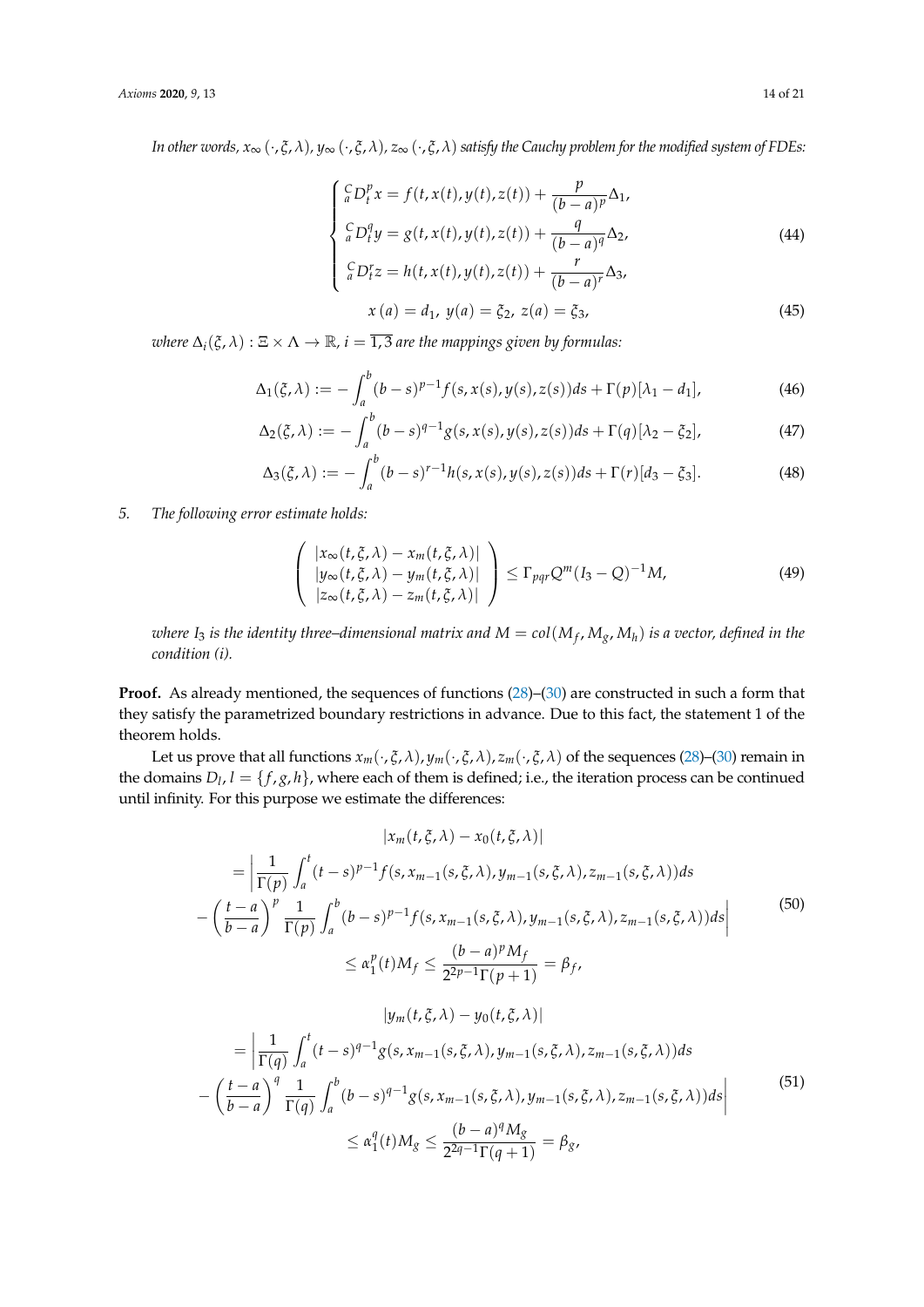<span id="page-14-0"></span>
$$
|z_{m}(t, \xi, \lambda) - z_{0}(t, \xi, \lambda)|
$$
  
\n
$$
= \left| \frac{1}{\Gamma(r)} \int_{a}^{t} (t - s)^{r-1} h(s, x_{m-1}(s, \xi, \lambda), y_{m-1}(s, \xi, \lambda), z_{m-1}(s, \xi, \lambda)) ds - \left( \frac{t - a}{b - a} \right)^{r} \frac{1}{\Gamma(h)} \int_{a}^{b} (b - s)^{r-1} h(s, x_{m-1}(s, \xi, \lambda), y_{m-1}(s, \xi, \lambda), z_{m-1}(s, \xi, \lambda)) ds \right|
$$
  
\n
$$
\leq \alpha_{1}^{r}(t) M_{h} \leq \frac{(b - a)^{r} M_{h}}{2^{2r-1} \Gamma(r + 1)} = \beta_{h},
$$
\n(52)

for all  $m \in \mathbb{N}$ ,  $t \in [a, b]$ ,  $\xi \in \Xi$ ,  $\lambda \in \Lambda$ .

Let us introduce a vector

$$
M_m := \left(\begin{array}{c} X_m \\ Y_m \\ Z_m \end{array}\right) = K^{m-1} \left(\begin{array}{c} M_f \\ M_g \\ M_h \end{array}\right),
$$

where *K* is the matrix from the Lipschitz condition (ii), and the sequences of functions

<span id="page-14-1"></span>
$$
\mu_m(t) := \frac{1}{\Gamma(p)} \max \left\{ \int_a^t \left[ (t-\tau)^{p-1} - \left( \frac{t-a}{b-a} \right)^p (b-\tau)^{p-1} \right] \mu_{m-1}(\tau) d\tau \right. \\ \left. + \left( \frac{t-a}{b-a} \right)^p \int_t^b (b-\tau)^{p-1} \mu_{m-1}(\tau) d\tau, \right. \\ \left. \int_a^t \left[ (t-\tau)^{p-1} - \left( \frac{t-a}{b-a} \right)^p (b-\tau)^{p-1} \right] \eta_{m-1}(\tau) d\tau \right. \\ \left. + \left( \frac{t-a}{b-a} \right)^p \int_t^b (b-\tau)^{p-1} \eta_{m-1}(\tau) d\tau, \right. \\ \left. \int_a^t \left[ (t-\tau)^{p-1} - \left( \frac{t-a}{b-a} \right)^p (b-\tau)^{p-1} \right] \nu_{m-1}(\tau) d\tau \right. \\ \left. + \left( \frac{t-a}{b-a} \right)^p \int_t^b (b-\tau)^{p-1} \nu_{m-1}(\tau) d\tau \right\}, \right. \\ \eta_m(t) := \frac{1}{\Gamma(q)} \max \left\{ \int_a^t \left[ (t-\tau)^{q-1} - \left( \frac{t-a}{b-a} \right)^q (b-\tau)^{q-1} \right] \mu_{m-1}(\tau) d\tau \right. \\ \left. + \left( \frac{t-a}{b-a} \right)^q \int_t^b (b-\tau)^{q-1} \mu_{m-1}(\tau) d\tau, \right. \\ \left. \int_a^t \left[ (t-\tau)^{q-1} - \left( \frac{t-a}{b-a} \right)^q (b-\tau)^{q-1} \right] \eta_{m-1}(\tau) d\tau \right. \\ \left. + \left( \frac{t-a}{b-a} \right)^q \int_t^b (b-\tau)^{q-1} \eta_{m-1}(\tau) d\tau, \right. \\ \left. \int_a^t \left[ (t-\tau)^{q-1} - \left( \frac{t-a}{b-a} \right)^q (b-\tau)^{q-1} \right] \nu_{m-1}(\tau) d\tau \right. \tag{54}
$$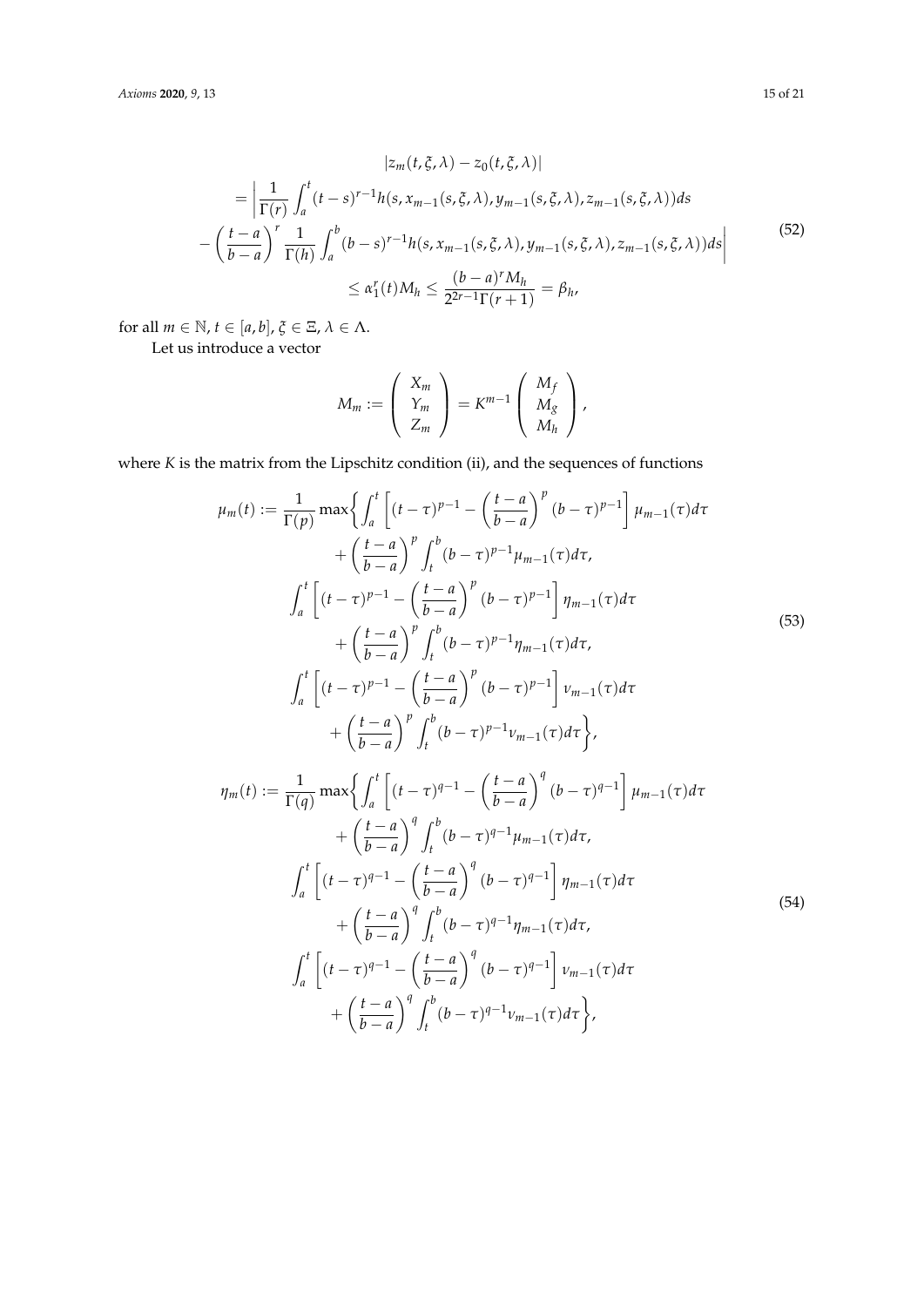<span id="page-15-1"></span>
$$
\nu_{m}(t) := \frac{1}{\Gamma(r)} \max \left\{ \int_{a}^{t} \left[ (t-\tau)^{r-1} - \left( \frac{t-a}{b-a} \right)^{r} (b-\tau)^{r-1} \right] \mu_{m-1}(\tau) d\tau \right. \\ \left. + \left( \frac{t-a}{b-a} \right)^{r} \int_{t}^{b} (b-\tau)^{r-1} \mu_{m-1}(\tau) d\tau, \right. \\ \left. \int_{a}^{t} \left[ (t-\tau)^{r-1} - \left( \frac{t-a}{b-a} \right)^{r} (b-\tau)^{r-1} \right] \eta_{m-1}(\tau) d\tau \right. \\ \left. + \left( \frac{t-a}{b-a} \right)^{r} \int_{t}^{b} (b-\tau)^{r-1} \eta_{m-1}(\tau) d\tau, \right. \\ \left. \int_{a}^{t} \left[ (t-\tau)^{r-1} - \left( \frac{t-a}{b-a} \right)^{r} (b-\tau)^{r-1} \right] \nu_{m-1}(\tau) d\tau \right. \\ \left. + \left( \frac{t-a}{b-a} \right)^{r} \int_{t}^{b} (b-\tau)^{r-1} \nu_{m-1}(\tau) d\tau \right\},
$$

for  $m \ge 2$  with  $\mu_1(t) = \alpha_1^p$  $\int_{1}^{p}(t)$ ,  $\eta_1(t) = \alpha_1^q$  $\int_{1}^{q}(t)$  and  $\nu_{1}(t) = \alpha_{1}^{r}(t)$ . Note that  $M_{m+1} = KM_{m}$ . Suppose that the estimates hold:

<span id="page-15-0"></span>
$$
|x_m(t, \xi, \lambda) - x_{m-1}(t, \xi, \lambda)| \le X_m \mu_m(t),
$$
  
\n
$$
|y_m(t, \xi, \lambda) - y_{m-1}(t, \xi, \lambda)| \le Y_m \eta_m(t),
$$
  
\n
$$
|z_m(t, \xi, \lambda) - z_{m-1}(t, \xi, \lambda)| \le Z_m \nu_m(t),
$$
\n(56)

for all  $t \in [a, b]$ ,  $\xi \in \Xi$ ,  $\lambda \in \Lambda$ , and  $m \in \mathbb{N}$ . Indeed, the inequalities [\(56\)](#page-15-0) are satisfied for  $m = 1$  due to the estimates [\(50\)](#page-13-0)–[\(52\)](#page-14-0). Using the mathematical induction method, we derive

$$
|x_{m+1}(t,\xi,\lambda)-x_m(t,\xi,\lambda)|
$$
  
\n
$$
\leq \frac{k_{11}}{\Gamma(p)} \Biggl[ \int_a^t \left( (t-s)^{p-1} - \left( \frac{t-a}{b-a} \right)^p (b-s)^{p-1} \right) |x_m(s,\xi,\lambda)-x_{m-1}(s,\xi,\lambda)| ds
$$
  
\n
$$
+ \left( \frac{t-a}{b-a} \right)^p \int_t^b (b-s)^{p-1} |x_m(s,\xi,\lambda)-x_{m-1}(s,\xi,\lambda)| ds \Biggr]
$$
  
\n
$$
+ \frac{k_{12}}{\Gamma(p)} \Biggl[ \int_a^t \left( (t-s)^{p-1} - \left( \frac{t-a}{b-a} \right)^p (b-s)^{p-1} \right) |y_m(s,\xi,\lambda)-y_{m-1}(s,\xi,\lambda)| ds
$$
  
\n
$$
+ \left( \frac{t-a}{b-a} \right)^p \int_t^b (b-s)^{p-1} |y_m(s,\xi,\lambda)-y_{m-1}(s,\xi,\lambda)| ds \Biggr]
$$
  
\n
$$
+ \frac{k_{13}}{\Gamma(p)} \Biggl[ \int_a^t \left( (t-s)^{p-1} - \left( \frac{t-a}{b-a} \right)^p (b-s)^{p-1} \right) |z_m(s,\xi,\lambda)-z_{m-1}(s,\xi,\lambda)| ds
$$
  
\n
$$
+ \left( \frac{t-a}{b-a} \right)^p \int_t^b (b-s)^{p-1} |z_m(s,\xi,\lambda)-z_{m-1}(s,\xi,\lambda)| ds \Biggr]
$$
  
\n
$$
\leq \frac{k_{11}}{\Gamma(p)} X_m \Biggl[ \int_a^t \left( (t-s)^{p-1} - \left( \frac{t-a}{b-a} \right)^p (b-s)^{p-1} \right) \mu_m(s) ds
$$
  
\n
$$
+ \left( \frac{t-a}{b-a} \right)^p \int_t^b (b-s)^{p-1} \mu_m(s) ds \Biggr]
$$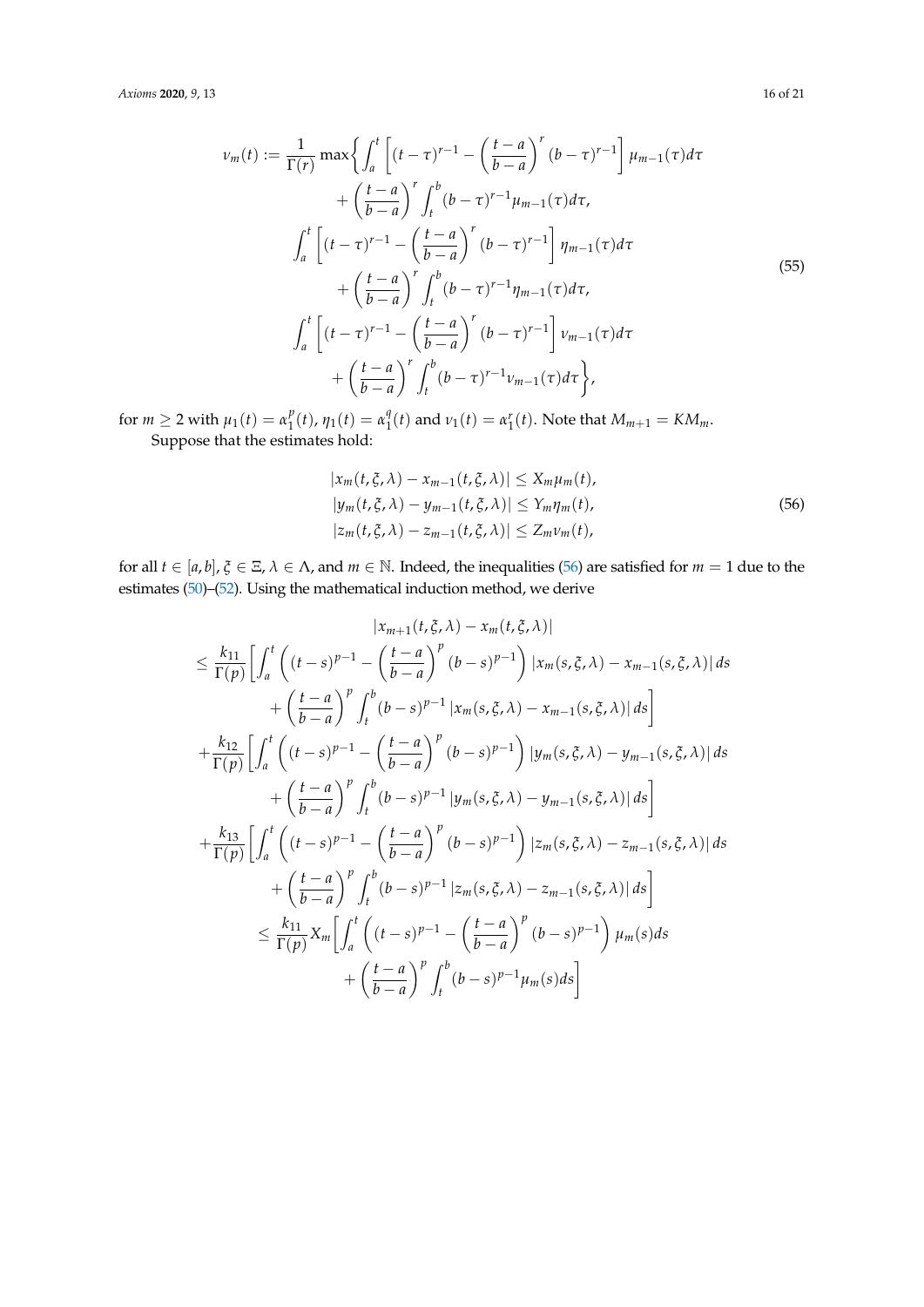$$
+\frac{k_{12}}{\Gamma(p)}Y_{m}\left[\int_{a}^{t}\left((t-s)^{p-1}-\left(\frac{t-a}{b-a}\right)^{p}(b-s)^{p-1}\right)\eta_{m}(s)ds\right.+\left(\frac{t-a}{b-a}\right)^{p}\int_{t}^{b}(b-s)^{p-1}\eta_{m}(s)ds\right]+\frac{k_{13}}{\Gamma(p)}Z_{m}\left[\int_{a}^{t}\left((t-s)^{p-1}-\left(\frac{t-a}{b-a}\right)^{p}(b-s)^{p-1}\right)\nu_{m}(s)ds\right.+\left(\frac{t-a}{b-a}\right)^{p}\int_{t}^{b}(b-s)^{p-1}\nu_{m}(s)ds\right]\leq (k_{11}X_{m}+k_{12}Y_{m}+k_{13}Z_{m})\mu_{m+1}(t)=X_{m+1}\mu_{m+1}(t),
$$

for all  $t \in [a, b]$ ,  $\xi \in \Xi$ ,  $\lambda \in \Lambda$ . This proves the first inequality of [\(56\)](#page-15-0). The last two estimates in (56) are proven analogically.

Let us define a function

$$
\alpha_1(\cdot) = \max \left\{ \alpha_1^p(\cdot), \alpha_1^q(\cdot), \alpha_1^r(\cdot) \right\},\,
$$

satisfying an inequality:

$$
\alpha_1(t) \leq \Gamma_{pqr}.
$$

Taking into account relations [\(53\)](#page-14-1)–[\(55\)](#page-15-1), we can derive the following estimates:

$$
\mu_m(t) \le \Gamma_{pqr}^{m-1} \nu_{\alpha_1}(t) \le \Gamma_{pqr}^m, \quad \eta_m(t) \le \Gamma_{pqr}^{m-1} \nu_{\alpha_1}(t) \le \Gamma_{pqr}^m,
$$

$$
\nu_m(t) \le \Gamma_{pqr}^{m-1} \nu_{\alpha_1}(t) \le \Gamma_{pqr}^m.
$$

Then, the vector relation

$$
\begin{pmatrix} |x_{m+1}(t,\xi,\eta)-x_m(t,\xi,\eta)| \\ |y_{m+1}(t,\xi,\eta)-y_m(t,x\xi,\eta)| \\ |z_{m+1}(t,\xi,\eta)-z_m(t,\xi,\eta)| \end{pmatrix} \leq \Gamma_{pqr}^{m+1} M_{m+1} = \Gamma_{pqr} Q^m \begin{pmatrix} M_f \\ M_g \\ M_h \end{pmatrix}
$$

holds, which implies

<span id="page-16-0"></span>
$$
\begin{pmatrix}\n|x_{m+j}(t, \xi, \eta) - x_m(t, \xi, \eta)| \\
|y_{m+j}(t, \xi, \eta) - y_m(t, \xi, \eta)| \\
|z_{m+j}(t, \xi, \eta) - z_m(t, \xi, \eta)|\n\end{pmatrix}
$$
\n
$$
\leq \begin{pmatrix}\n\frac{j}{2} |x_{m+j}(t, \xi, \eta) - x_{m+i-1}(t, \xi, \eta)| \\
\frac{j}{2} |y_{m+j}(t, \xi, \eta) - y_{m+i-1}(t, \xi, \eta)| \\
\frac{j}{2} |z_{m+j}(t, \xi, \eta) - y_{m+i-1}(t, \xi, \eta)|\n\end{pmatrix} \leq \Gamma_{pqr} Q^m \sum_{i=0}^{j-1} Q^i \begin{pmatrix} M_f \\ M_g \\ M_h \end{pmatrix}.
$$
\n(57)

Since for the spectral radius of matrix *Q* an inequality [\(33\)](#page-11-1) holds, we conclude that

$$
\sum_{i=0}^{j-1} Q^i \le (I_3 - Q)^{-1}, \quad \lim_{m \to \infty} Q^m = O_3,
$$

where  $O_3$  is the three–dimensional zero matrix. By letting  $j \to \infty$  in the relation [\(57\)](#page-16-0), we derive the estimate [\(49\)](#page-13-1). This means that the sequences of functions  $\{x_m(\cdot,\xi,\lambda)\}\$ ,  $\{y_m(\cdot,\xi,\lambda)\}\$ ,  $\{z_m(\cdot,\xi,\lambda)\}\$ given by formulas [\(28\)](#page-10-3)–[\(30\)](#page-11-0) accordingly, converge uniformly in the domains  $[a, b] \times \Xi \times \Lambda$  to the corresponding limit functions  $x_{\infty}(\cdot,\xi,\lambda)$ ,  $y_{\infty}(\cdot,\xi,\lambda)$ , and  $z_{\infty}(\cdot,\xi,\lambda)$ . As a result, it is obvious that functions  $x_{\infty}(\cdot, \xi, \lambda)$ ,  $y_{\infty}(\cdot, \xi, \lambda)$ , and  $z_{\infty}(\cdot, \xi, \lambda)$  solve the integral equations [\(41\)](#page-12-0)–[\(43\)](#page-12-1).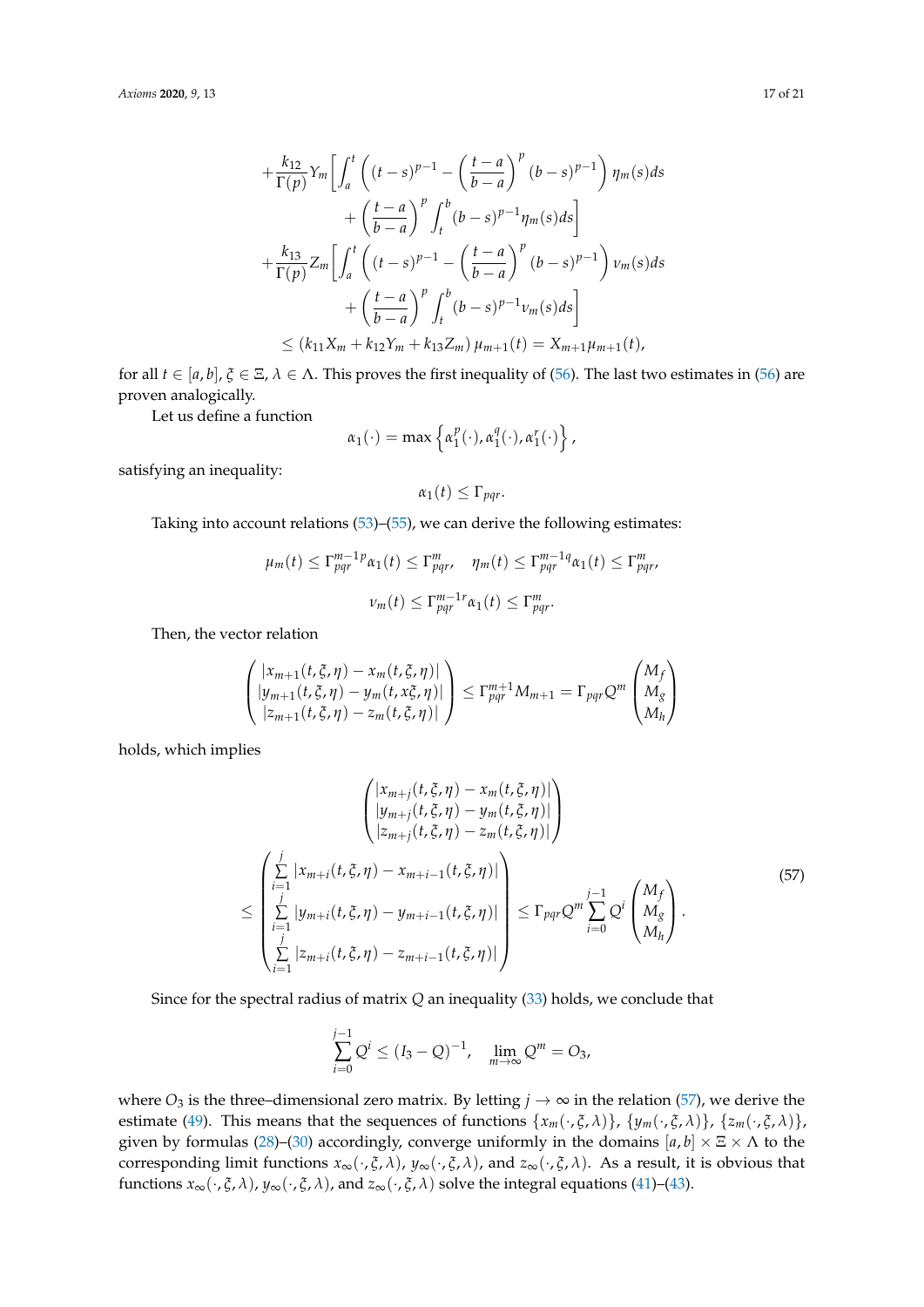The uniqueness of the solutions can be proven in a similar way as in [\[26\]](#page-20-6) by generalization of the interval to [ $a$ ,  $b$ ] and consideration of three functions  $x(\cdot)$ ,  $y(\cdot)$ ,  $z(\cdot)$ , instead of two, as it was done in the aforementioned paper.  $\square$ 

#### **6. Main Result**

Let us study the Cauchy problem for a perturbed fractional differential system

<span id="page-17-1"></span>
$$
\begin{cases} \n\frac{C}{a}D_t^p x = f(t, x(t), y(t), z(t)) + \frac{p}{(b-a)^p} \zeta_1, \\ \n\frac{C}{a}D_t^q y = g(t, x(t), y(t), z(t)) + \frac{q}{(b-a)^q} \zeta_2, \\ \n\frac{C}{a}D_t^r z = h(t, x(t), y(t), z(t)) + \frac{r}{(b-a)^r} \zeta_3, \n\end{cases}
$$
\n(58)

with the given initial data [\(45\)](#page-13-2), where  $t \in [a, b]$  and  $\zeta = col(\zeta_1, \zeta_2, \zeta_3) \in \mathbb{R}^3$ —the constant perturbation term.

<span id="page-17-2"></span>**Theorem 6.** Let  $\xi \in \Xi$ ,  $\lambda \in \Lambda$ , and  $\zeta \in \mathbb{R}^3$  be some given vectors. Suppose that all conditions of Theorem [5](#page-11-2) hold for the system of FDEs [\(24\)](#page-9-3). Then, the solutions  $x = x(\cdot,\xi,\lambda,\zeta_1)$ ,  $y = y(\cdot,\xi,\lambda,\zeta_2)$ ,  $z = z(\cdot,\xi,\lambda,\zeta_3)$  of *the initial-value problem* [\(58\)](#page-17-1)*,* [\(45\)](#page-13-2) *satisfy the boundary conditions* [\(25\)](#page-10-0)*, if and only if*

$$
\zeta_1 := \Delta_1(\xi, \lambda), \n\zeta_2 := \Delta_2(\xi, \lambda), \n\zeta_3 := \Delta_3(\xi, \lambda),
$$
\n(59)

*where*  $\Delta_i$ ,  $i = \overline{1,3}$  are given by formulas [\(46\)](#page-13-3)–[\(48\)](#page-13-4). *In that case*

<span id="page-17-5"></span>
$$
x(t, \xi, \lambda, \zeta_1) = x_{\infty}(t, \xi, \lambda),
$$
  
\n
$$
y(t, \xi, \lambda, \zeta_2) = y_{\infty}(t, \xi, \lambda),
$$
  
\n
$$
z(t, \xi, \lambda, \zeta_3) = z_{\infty}(t, \xi, \lambda).
$$
\n(60)

**Theorem 7.** Let conditions of Theorem [5](#page-11-2) hold. Then  $x_{\infty}(\cdot,\xi^*,\lambda^*)$ ,  $y_{\infty}(\cdot,\xi^*,\lambda^*)$ ,  $z_{\infty}(\cdot,\xi^*,\lambda^*)$  are the solutions of the FBVP [\(24\)](#page-9-3), [\(25\)](#page-10-0) if and only if the point  $(\xi^*,\lambda^*)$  is the solution of the determining system:

$$
\Delta_i(\xi,\lambda) = 0, \ i = \overline{1,3}, \tag{61}
$$

<span id="page-17-4"></span><span id="page-17-3"></span>
$$
y_{\infty}(t_1, \xi, \lambda) = d_2. \tag{62}
$$

**Proof.** The result follows directly from Theorem [6](#page-17-2) by observing that the perturbed FDS [\(44\)](#page-13-5) coincides with equation [\(24\)](#page-9-3) if and only if the point  $(\xi^*, \lambda^*)$  satisfies the system of determining equations [\(61\)](#page-17-3) and  $(62)$ .  $\Box$ 

## <span id="page-17-0"></span>**7. Some Solvability and Applicability Remarks**

In addition to the results above, we can prove that the system of determining equations [\(61\)](#page-17-3) and [\(62\)](#page-17-4) determines all possible solutions of the interpolation type FBVP [\(24\)](#page-9-3), [\(25\)](#page-10-0).

**Theorem 8.** *Assume that conditions of Theorem [5](#page-11-2) hold. If there exists a point*  $(\xi, \lambda) \in \Xi \times \Lambda$  *that satisfies the*  $s$ ystem of determining equations [\(61\)](#page-17-3), [\(62\)](#page-17-4), then the FBVP [\(24\)](#page-9-3), [\(25\)](#page-10-0) has a solution  $(x^0(\cdot),y^0(\cdot),z^0(\cdot))$  such *that*

$$
y^{0}(a) = \xi_{2}^{0}, z^{0}(a) = \xi_{3}^{0}, x^{0}(b) = \lambda_{1}^{0}, y^{0}(b) = \lambda_{2}^{0},
$$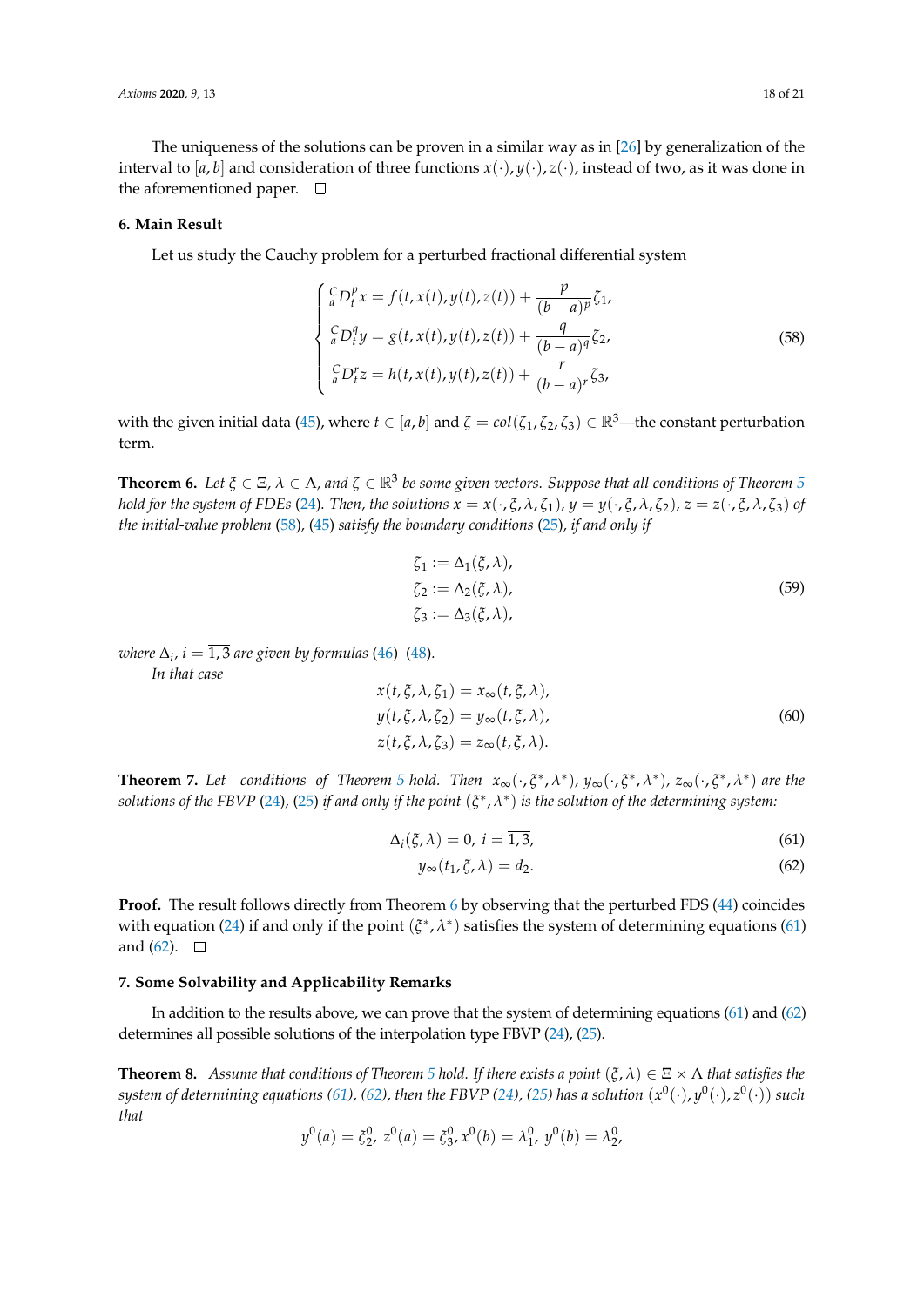*and this solution is given by the limit functions of the sequences [\(28\)](#page-10-3)–[\(30\)](#page-11-0):*

<span id="page-18-0"></span>
$$
x^{0}(t) = x_{\infty} \left( t, \xi^{0}, \lambda^{0} \right) = \lim_{m \to \infty} x_{m}(t, \xi^{0}, \lambda^{0}), \ t \in [a, b], \qquad (63)
$$

$$
y^{0}(t) = y_{\infty}\left(t, \xi^{0}, \lambda^{0}\right) = \lim_{m \to \infty} y_{m}\left(t, \xi^{0}, \lambda^{0}\right), \ t \in [a, b]\,,\tag{64}
$$

<span id="page-18-1"></span>
$$
z^{0}(t) = z_{\infty}\left(t, \xi^{0}, \lambda^{0}\right) = \lim_{m \to \infty} z_{m}(t, \xi^{0}, \lambda^{0}), \ t \in [a, b]. \tag{65}
$$

Conversely, if the FBVP [\(24\)](#page-9-3), [\(25\)](#page-10-0) has a solution  $(x^0(\cdot),y^0(\cdot),z^0(\cdot))$ , then  $(x^0(\cdot),y^0(\cdot),z^0(\cdot))$  necessarily has *the form of [\(63\)](#page-18-0)–*[\(65\)](#page-18-1) *and the system of determining equations [\(61\)](#page-17-3), [\(62\)](#page-17-4) is satisfied with*

<span id="page-18-2"></span>
$$
\xi_2^0 = y^0(a), \xi_3^0 = z^0(a), \lambda_1^0 = x^0(b), \lambda_2^0 = y^0(b).
$$
 (66)

**Proof.** If values  $\xi_2^0$ ,  $\xi_3^0$ ,  $\lambda_1^0$ ,  $\lambda_2^0$  which satisfy the system of determining equations [\(61\)](#page-17-3), [\(62\)](#page-17-4) exist, then according to Theorem [5,](#page-11-2) the functions [\(63\)](#page-18-0)–[\(65\)](#page-18-1) are the solutions of the given FBVP [\(24\)](#page-9-3), [\(25\)](#page-10-0).

On the other hand, if  $(x^0(\cdot), y^0(\cdot), z^0(\cdot))$  are the solutions of the original problem [\(24\)](#page-9-3), [\(25\)](#page-10-0), then these functions are the solutions of the Cauchy problem [\(58\)](#page-17-1), [\(45\)](#page-13-2) with

$$
\zeta_1 = 0, \, \zeta_2 = 0, \, \zeta_3 = 0 \text{ and } \, y(a) = \zeta_2, \, z(a) = \zeta_3. \tag{67}
$$

As  $(x^0(\cdot), y^0(\cdot), z^0(\cdot))$  satisfy the linear two-point parametrized boundary restrictions [\(27\)](#page-10-1), by virtue of relations  $(60)$  of Theorem [6](#page-17-2) the equalities  $(63)$ – $(65)$  hold.

Moreover,

<span id="page-18-3"></span>
$$
\zeta_1 = 0, \ \zeta_2 = 0, \ \zeta_3 = 0,\tag{68}
$$

where  $\xi_2^0$ ,  $\xi_3^0$ ,  $\lambda_1^0$ ,  $\lambda_2^0$  are defined by [\(66\)](#page-18-2). From [\(68\)](#page-18-3) we have that the determining system [\(61\)](#page-17-3), [\(62\)](#page-17-4) is satisfied, if  $\xi$ ,  $\lambda$  are given by [\(66\)](#page-18-2).

We have thus specified in [\(66\)](#page-18-2) the values of a pair  $(\xi, \lambda)$  that satisfy the system of determining equations [\(61\)](#page-17-3), [\(62\)](#page-17-4), which proves the theorem.  $\Box$ 

**Remark 6.** *In practice it is more suitable to consider the approximate determining equations*

$$
\Delta_{i,m}(\xi,\lambda) = 0, \ i = 1,3,
$$
  
\n
$$
y_m(t_1,\xi,\lambda) = d_2,
$$
\n(69)

*instead of the exact ones* [\(61\)](#page-17-3), [\(62\)](#page-17-4), where  $\Delta_{i,m} : \Xi \times \Lambda \to \mathbb{R}$ ,  $i = \overline{1,3}$  is the m–th determining function, given *by formulas*

$$
\Delta_{1,m}(\xi,\lambda) := -\int_a^b (b-s)^{p-1} f(s, x_m(s,\xi,\lambda), y_m(s,\xi,\lambda), z_m(s,\xi,\lambda)) ds
$$
  
+  $\Gamma(p)[\lambda_1 - d_1],$   

$$
\Delta_{2,m}(\xi,\lambda) := -\int_a^b (b-s)^{p-1} g(s, x_m(s,\xi,\lambda), y_m(s,\xi,\lambda), z_m(s,\xi,\lambda)) ds
$$
  
+  $\Gamma(q)[\lambda_2 - \xi_2],$   

$$
\Delta_{3,m}(\xi,\lambda) := -\int_a^b (b-s)^{r-1} h(s, x_m(s,\xi,\lambda), y_m(s,\xi,\lambda), z_m(s,\xi,\lambda)) ds
$$
  
+  $\Gamma(r)[d_3 - \xi_3],$ 

*and*  $x_m$  ( $\cdot$ ,  $\xi$ ,  $\lambda$ ),  $y_m$  ( $\cdot$ ,  $\xi$ ,  $\lambda$ ),  $z_m$  ( $\cdot$ ,  $\xi$ ,  $\lambda$ ) are defined by the iterative formulas [\(28\)](#page-10-3)–[\(30\)](#page-11-0) respectively.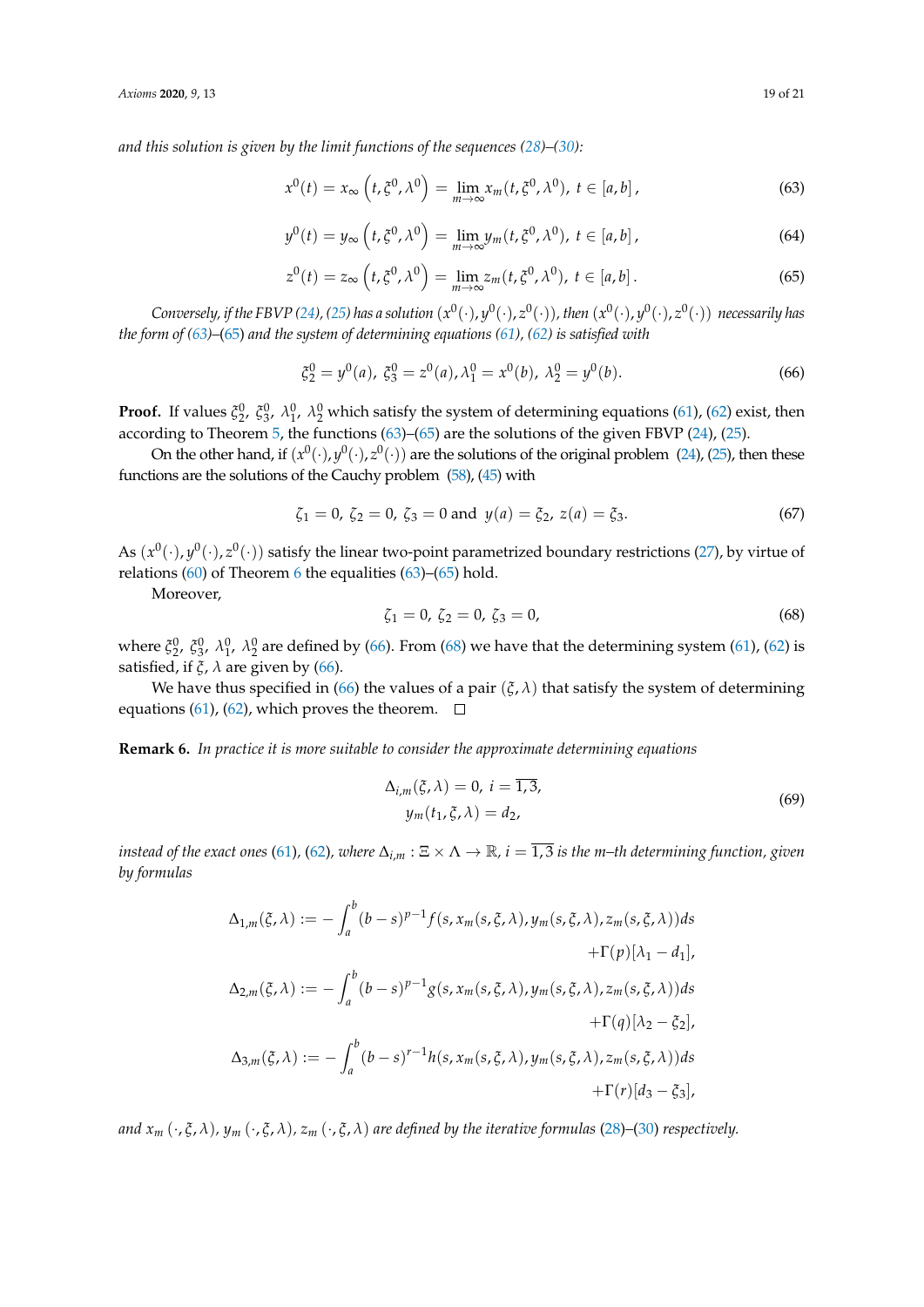**Funding:** No funding to be declared.

**Acknowledgments:** The author is thankful to the reviewers for their notes and comments that helped to improve the paper.

**Conflicts of Interest:** There is no conflict of interest.

## **References**

- <span id="page-19-0"></span>1. Cattani, C. Harmonic Wavelet Solutions of the Schrodinger Equation. *Int. J. Fluid Mech. Res.* **2003**, *30*, 463–472.
- 2. Al-Ghafri, K.S.; Rezazadeh, H. Solitons and other solutions of (3 + 1)-dimensional space–time fractional modified KdV–Zakharov–Kuznetsov equation. *Appl. Math. Nonlinear Sci.* **2019**, *4*, 289–304.
- 3. Gao, W.; Ghanbari, B.; Baskonus, H.M. New numerical simulations for some real world problems with Atangana–Baleanu fractional derivative. *Chaos Solitons Fractals* **2019**, *128*, 34–43.
- 4. Gao, W.; Yel, G.; Baskonus, H.M.; Cattani, C. Complex solitons in the conformable (2 + 1)-dimensional Ablowitz-Kaup-Newell-Segur equation. *Aims Math.* **2020**, *5*, 507–521.
- 5. Gao, W.; Ismael, H.F.; Mohammed, S.A.; Baskonus, H.M.; Bulut, H. Complex and real optical soliton properties of the paraxial non-linear Schrödinger equation in kerr media with M-fractional. *Front. Phys.* **2019**, doi:10.3389/fphy.2019.00197.
- 6. Kilbas, A.A.A.; Srivastava, H.M.; Trujillo, J.J. *Theory and Applications of Fractional Differential Equations*; Elsevier: Amsterdam, The Netherlands, 2006.
- 7. Khan, M.A.; Hammouch, Z.; Baleanu, D. Modeling the dynamics of hepatitis E via the Caputo–Fabrizio derivative. *Math. Model. Nat. Phenom.* **2019**, *14*, 311.
- <span id="page-19-10"></span>8. Podlubny, I. *Fractional Differential Equations*; Academic Press: Cambridge, MA, USA, 1999.
- 9. Yokus, A.; Gülbahar, S. Numerical solutions with linearization techniques of the fractional Harry Dym equation. *Appl. Math. Nonlinear Sci.* **2019**, *4*, 35–42.
- 10. Youssef1, I.K.; El Dewaik, M.H. Solving Poisson's equations with fractional order using haarwavelet. *Appl. Math. Nonlinear Sci.* **2017**, *2*, 271–284.
- <span id="page-19-1"></span>11. Zhou, Y. *Basic Theory of Fractional Differential Equations*; World Scientific: Singapore, 2014.
- <span id="page-19-2"></span>12. Gao, W.; Veeresha, P.; Prakasha, D.G.; Baskonus, H.M.; Yel, G. A powerful approach for fractional Drinfeld–Sokolov–Wilson equation with Mittag-Leffler law. *Alex. Eng. J.* **2019**, doi:10.1016/j.aej.2019.11.002.
- 13. Momani, S.; Odibat, Z. Homotopy perturbation method for nonlinear partial differential equations of fractional order. *Phys. Lett. A* **2007**, *365*, 345–350.
- 14. Odibat, Z.; Momani, S. Modified homotopy perturbation method: application to quadratic Riccati differential equation of fractional order. *Chaos Solitons Fractals* **2008**, *36*, 167–174.
- <span id="page-19-3"></span>15. Zhang, Y.; Cattani, C.; Yang, J. Local fractional homotopy perturbation method for solving non-homogeneous heat conduction equations in fractal domains. *Entropy* **2015**, *17*, 6753–6764.
- <span id="page-19-4"></span>16. Daftardar-Gejji, V.; Jafari, H. Adomian decomposition: A tool for solving a system of fractional differential equations. *J. Math. Anal. Appl.* **2005**, *301*, 508–518.
- 17. Jafari, H.; Gejji, V.D. Solving a system of nonlinear fractional differential equations using Adomain decomposition. *Appl. Math. Comput.* **2006** *196*, 644–651.
- 18. Lensic, D. The decomposition method for initial value problems. *Appl. Math. Comput.* **2006**, *181*, 206–213.
- 19. Lensic, D. The decomposition method for Cauchy advection–diffusion problems. *Appl. Math. Comput.* **2005**, *49*, 525–537.
- <span id="page-19-6"></span>20. Momani, S.; Odibat, Z. Numerical comparison of methods for solving linear differential equations of fractional order. *Chaos Solitons Fractals* **2007**, *31*, 1248–1255.
- <span id="page-19-5"></span>21. Momani, S.; Al-Khaled, K. Numerical solutions for systems of fractional differential equations by the decomposition method. *Appl. Math. Comput.* **2005**, *162*, 1351–1365.
- <span id="page-19-7"></span>22. Jafari, H.; Tajadodi, H. He's Variational Iteration Method for Solving Fractional Riccati Differential Equation. *Int. J. Differ. Equ.* **2010**, *2010*, doi:10.1155/2010/764738.
- <span id="page-19-8"></span>23. Odibat, Z.; Momani, S. Application of variational iteration method to nonlinear differential equations of fractional order. *Int. J. Nonlinear Sci. Numer. Simul.* **2006**, *1*, 15–27.
- <span id="page-19-9"></span>24. Guner, O.; Bekir, A. The Exp-function method for solving nonlinear space–time fractional differential equations in mathematical physics. *J. Assoc. Arab. Univ. Basic Appl. Sci.* **2017**, *24*, 277–282.